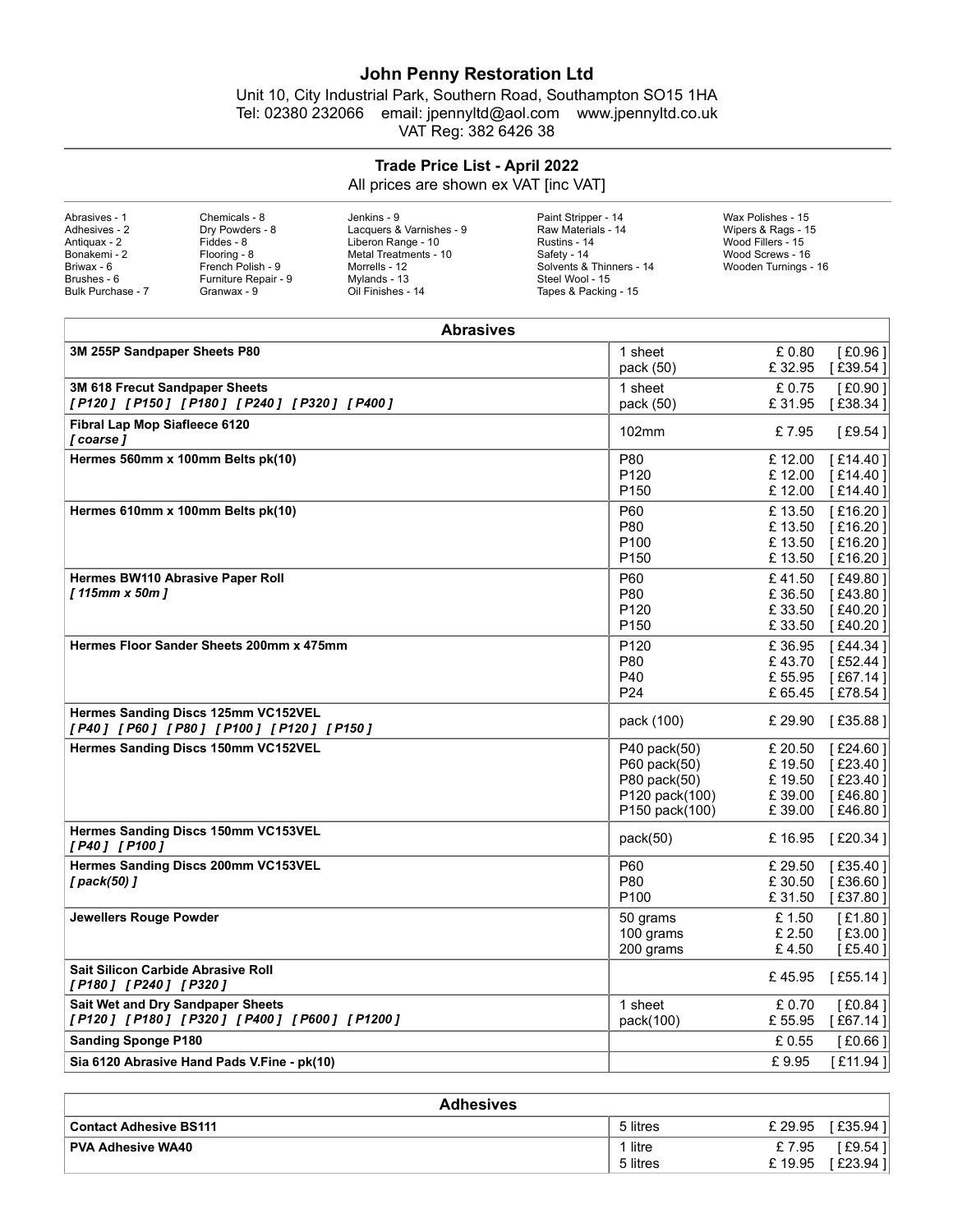| <b>Pearl Glue</b>                                                                         | 1 kilo                            | £8.95                        | [£10.74]               |
|-------------------------------------------------------------------------------------------|-----------------------------------|------------------------------|------------------------|
|                                                                                           | 5 kilos<br>25 kilos               | £38.95<br>£ 169.50 [£203.40] | [£46.74]               |
| TGP Cyano Activator - 200ml                                                               |                                   | £3.95                        | [£4.74]                |
|                                                                                           |                                   |                              | [£7.80]                |
| TGP Superglue - 50 grams                                                                  |                                   | £ 6.50                       |                        |
| [High Viscosity (thick) ] [ Low Viscosity (thin) ]<br>Trade PUR Polyurethane Glue - 750ml |                                   | £9.95                        | [£11.94]               |
| <b>Tradebond One Shot Adhesive (Cascamite)</b>                                            | 500 grams                         | £5.95                        | [£7.14]                |
|                                                                                           |                                   |                              |                        |
| Antiquax<br><b>Antiquax Leather Cream</b>                                                 | 200ml                             | £3.95                        |                        |
| Antiquax Leather Re-Colouring Balm<br>[Cream] [Dark Brown]                                | 250ml                             | £6.95                        | [£4.74]<br>[ $£8.34$ ] |
|                                                                                           |                                   |                              |                        |
| <b>Bonakemi</b>                                                                           |                                   |                              |                        |
| <b>Bona Freshen Up</b>                                                                    | 5 litres                          | £38.50                       | [£46.20]               |
| Bona Gap Master - 310ml<br>[Maple] [ Light Oak ]                                          |                                   | £6.15                        | [£7.38]                |
| <b>Bona Mega Wood Floor Lacquer</b><br>[Gloss ] [Silkmatt ] [Matt ] [Extra Matt ]         | 5 litres<br>1 litre (s/matt only) | £ 69.95<br>£18.95            | [£83.94]<br>[£22.74]   |

| <b>Antiguax</b>                                                       |       |        |           |
|-----------------------------------------------------------------------|-------|--------|-----------|
| <b>Antiquax Leather Cream</b>                                         | 200ml | £ 3.95 | E4.74 1   |
| <b>Antiquax Leather Re-Colouring Balm</b><br>[ Cream ] [ Dark Brown ] | 250ml | £ 6.95 | [ £8.34 ] |

| <b>Pearl Glue</b>                                                              | 1 kilo                            | £8.95             | [£10.74]             |
|--------------------------------------------------------------------------------|-----------------------------------|-------------------|----------------------|
|                                                                                | 5 kilos                           | £38.95            | [£46.74]             |
|                                                                                | 25 kilos                          |                   | £169.50 [£203.40]    |
| TGP Cyano Activator - 200ml                                                    |                                   | £3.95             | [£4.74]              |
| TGP Superglue - 50 grams<br>[High Viscosity (thick) ] [ Low Viscosity (thin) ] |                                   | £ 6.50            | [£7.80]              |
| Trade PUR Polyurethane Glue - 750ml                                            |                                   | £9.95             | [£11.94]             |
| <b>Tradebond One Shot Adhesive (Cascamite)</b>                                 | 500 grams                         | £5.95             | [£7.14]              |
|                                                                                |                                   |                   |                      |
| <b>Antiquax</b>                                                                |                                   |                   |                      |
| <b>Antiquax Leather Cream</b>                                                  | 200ml                             | £3.95             | [£4.74]              |
| <b>Antiquax Leather Re-Colouring Balm</b><br>[Cream] [Dark Brown]              | 250ml                             | £6.95             | [£8.34]              |
|                                                                                |                                   |                   |                      |
| <b>Bonakemi</b>                                                                |                                   |                   |                      |
| <b>Bona Freshen Up</b>                                                         | 5 litres                          | £38.50            | [£46.20]             |
| Bona Gap Master - 310ml<br>[Maple ] [ Light Oak ]                              |                                   | £6.15             | $[£7.38]$            |
| Bona Mega Wood Floor Lacquer<br>[Gloss ] [Silkmatt ] [Matt ] [Extra Matt ]     | 5 litres<br>1 litre (s/matt only) | £ 69.95<br>£18.95 | [£83.94]<br>[£22.74] |
| <b>Bona Mix and Fill</b>                                                       | 5 litres                          | £35.50            | [£42.60]             |
| <b>Bona Parkett Floor Cleaner</b>                                              | 5 litres                          | £ 25.95           | [£31.14]             |
| <b>Bona Prime Classic</b>                                                      | 5 litres                          | £48.50            | [£58.20]             |
|                                                                                |                                   |                   |                      |
| <b>Briwax</b>                                                                  |                                   |                   |                      |
| <b>Briwax Original Wax Polish</b>                                              | 400ml                             | £ 8.35            | [£10.02]             |
| [Clear] [Medium Brown P7] [Antique Brown] [Rustic Pine] [Jacobean]             | 5 litres                          | £46.95            | [£56.34]             |
| <b>Briwax Spray Wax</b>                                                        | 400ml                             | £5.95             | [£7.14]              |
|                                                                                |                                   |                   |                      |
| <b>Brushes</b>                                                                 |                                   |                   |                      |
| <b>Bridled Glue Brush</b>                                                      | No.6                              | £ 2.15            | E2.58                |
|                                                                                | No.8                              | £2.35             | £2.82 $\overline{)}$ |
|                                                                                | No.10<br>No.12                    | £ 2.55<br>£ 2.75  | [£3.06]<br>[£3.30]   |
| <b>Bristle Pencil Brush</b>                                                    | No.2                              | £0.58             | [£0.70]              |
|                                                                                | No.4                              | £0.62             | £0.74                |
|                                                                                | No.6                              | £0.70             | [£0.84]              |
|                                                                                | No.8                              | £ 0.88            | [£1.06]              |
|                                                                                | $N_0$ 10                          | $f$ 1 1 $5$       |                      |

| <b>Briwax</b>                                                                                           |                   |                   |                        |
|---------------------------------------------------------------------------------------------------------|-------------------|-------------------|------------------------|
| <b>Briwax Original Wax Polish</b><br>[Clear] [Medium Brown P7] [Antique Brown] [Rustic Pine] [Jacobean] | 400ml<br>5 litres | £ 8.35<br>£ 46.95 | [£10.021<br>I £56.34 1 |
| <b>Briwax Spray Wax</b>                                                                                 | 400ml             | £ 5.95            | [£7.14 ]               |

| <b>Bonakemi</b>                                                                   |                                   |                   |                      |
|-----------------------------------------------------------------------------------|-----------------------------------|-------------------|----------------------|
| <b>Bona Freshen Up</b>                                                            | 5 litres                          | £38.50            | [£46.20]             |
| Bona Gap Master - 310ml<br>[Maple] [ Light Oak ]                                  |                                   | £6.15             | [ $£7.38$ ]          |
| <b>Bona Mega Wood Floor Lacquer</b><br>[Gloss ] [Silkmatt ] [Matt ] [Extra Matt ] | 5 litres<br>1 litre (s/matt only) | £ 69.95<br>£18.95 | [£83.94]<br>[£22.74] |
| <b>Bona Mix and Fill</b>                                                          | 5 litres                          | £ 35.50           | [£42.60]             |
| <b>Bona Parkett Floor Cleaner</b>                                                 | 5 litres                          | £ 25.95           | [£31.14]             |
| <b>Bona Prime Classic</b>                                                         | 5 litres                          | £48.50            | [£58.20]             |
| <b>Briwax</b>                                                                     |                                   |                   |                      |
| <b>Briwax Original Wax Polish</b>                                                 | 400ml                             | £ 8.35            |                      |
| [Clear] [Medium Brown P7] [Antique Brown] [Rustic Pine] [Jacobean]                | 5 litres                          | £46.95            | [£10.02]<br>[£56.34] |
| <b>Briwax Spray Wax</b>                                                           | 400ml                             | £5.95             | $[£7.14]$            |
|                                                                                   |                                   |                   |                      |
| <b>Brushes</b>                                                                    |                                   |                   |                      |
| <b>Bridled Glue Brush</b>                                                         | No.6                              | £2.15             | $E2.58$ ]            |
|                                                                                   | No.8<br>No.10                     | £2.35<br>£ 2.55   | $E2.82$ ]<br>[£3.06] |
|                                                                                   | No.12                             | £2.75             | [£3.30]              |
| <b>Bristle Pencil Brush</b>                                                       | No.2                              | £ 0.58            | [£0.70]              |
|                                                                                   | No.4                              | £0.62             | [ $£0.74$ ]          |
|                                                                                   | No.6                              | £ 0.70            | [£0.84]              |
|                                                                                   | No.8                              | £0.88             | [£1.06]              |
|                                                                                   | No.10                             | £1.15             | [£1.38]              |
|                                                                                   | No.12                             | £1.45             | [£1.74]              |
| <b>Bronze Wire Liming Brush</b>                                                   |                                   | £9.99             | [£11.99]             |
| Flat Ox Hair Lacquer Brush                                                        | 18mm                              | £ 8.95            | [£10.74]             |
|                                                                                   | 25mm                              | £10.95            | [£13.14]             |
|                                                                                   | 35mm                              | £14.95            | [£17.94]             |
|                                                                                   | 50mm                              | £ 20.45           | [£24.54]             |
| <b>Hogs Hair Fitch</b><br>[Flat] [Round]                                          | No.2<br>No.4                      | £1.53<br>£1.65    | [£1.84]<br>[£1.98]   |
|                                                                                   | No.6                              | £1.86             | [£2.23]              |
|                                                                                   | No.8                              | £ 2.02            | [£2.42]              |
|                                                                                   | No.10                             | £ 2.57            | [£3.08]              |
| <b>Pine Drill Buffing Brush Round</b>                                             |                                   | £ 16.50           | [£19.80]             |
| <b>Pure Sable Pencil Brush</b>                                                    | No.0                              | £ 1.94            | [ $£2.33$ ]          |
|                                                                                   | No.1                              | £ 2.09            | [£2.51]              |
|                                                                                   | No.2                              | £ 2.54            | [£3.05]              |
|                                                                                   | No.3                              | £ 3.25            | [ $£3.90$ ]          |
|                                                                                   | No.4                              | £ 3.99            | [£4.79]              |
|                                                                                   | No.6                              | £ 6.98            | [£8.38]              |
|                                                                                   | No.8                              | £9.45             | [£11.34]             |
|                                                                                   | No.10<br>No.12                    | £10.95<br>£14.95  | [£13.14]<br>[£17.94] |
|                                                                                   |                                   |                   |                      |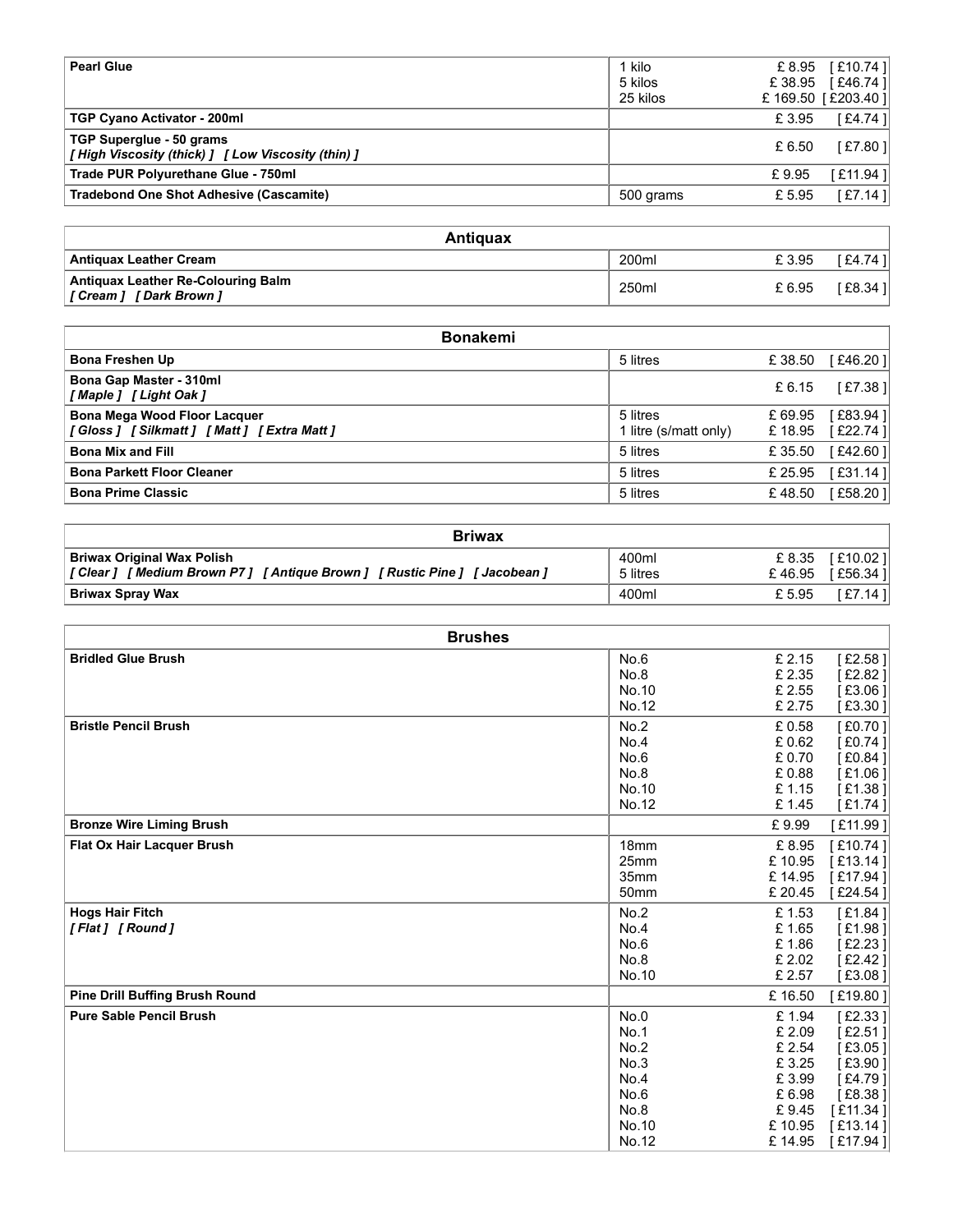| <b>Quality Bristle Paint Brush</b>                                                                                                                                                                                          | 1 inch           | £ 1.40           | [£1.68]                         |
|-----------------------------------------------------------------------------------------------------------------------------------------------------------------------------------------------------------------------------|------------------|------------------|---------------------------------|
|                                                                                                                                                                                                                             | 1 1/2 inch       | £1.80            | $[£2.16]$                       |
|                                                                                                                                                                                                                             | 2 inch           | £ 2.40           | [£2.88]                         |
|                                                                                                                                                                                                                             | 3 inch<br>4 inch | £3.30<br>£4.95   | [£3.96]<br>$[£5.94]$            |
| <b>Soft Hair Polishing Mop</b>                                                                                                                                                                                              | No.4             | £10.88           | [£13.06]                        |
|                                                                                                                                                                                                                             | No.6             | £ 13.71          | [£16.45]                        |
|                                                                                                                                                                                                                             | No.8             | £18.12           | [£21.74]                        |
|                                                                                                                                                                                                                             | NO.10            | £ 23.64          | [£28.37]                        |
|                                                                                                                                                                                                                             | No.12<br>No.14   | £33.34<br>£39.95 | [£40.01]<br>[£47.94]            |
|                                                                                                                                                                                                                             |                  |                  |                                 |
| <b>Bulk Purchase</b>                                                                                                                                                                                                        |                  |                  |                                 |
| Liberon Finishing Oil 4 x 5 litres                                                                                                                                                                                          |                  |                  | £ 115.80 [£138.96]              |
| Liberon Wax Filler Sticks 50 gram - box(16)                                                                                                                                                                                 |                  | £ 52.64          | [£63.17]                        |
| <b>Masking Tape Bulk Buy</b><br>[36 x 1 inch] [18 x 2 inch]                                                                                                                                                                 |                  |                  | £36.00 [£43.20]                 |
| PVA Adhesive WA40 4 x 5 litres                                                                                                                                                                                              |                  | £ 60.00          | [£72.00]                        |
| Steel Wool 12 x 100 grams<br>[12 x Grade 0000 Extra Fine ] [12 x Grade 0 Medium ] [12 x Grade No.2 Coarse ] [6 x  <br>0000, 6 x 0] $[6 \times 0000, 6 \times N_0.2]$ $[6 \times 0, 6 \times N_0.2]$ $[4$ each 0000,0, No.2] |                  |                  | £ 23.40 [£28.08]                |
|                                                                                                                                                                                                                             |                  |                  |                                 |
| <b>Chemicals</b>                                                                                                                                                                                                            |                  |                  |                                 |
| <b>Acetic Acid</b>                                                                                                                                                                                                          | 2.5 litres       |                  | £ 14.78 [£17.74]                |
| Ammonia Solution 0.880                                                                                                                                                                                                      | $2.5$ litrop     |                  | $C$ 22 $65$ $C$ $C$ 29 $29$ $1$ |

|                                                                                                                                                                                               | $1/2$ inch<br>1   | £1.80           | [£2.16]              |
|-----------------------------------------------------------------------------------------------------------------------------------------------------------------------------------------------|-------------------|-----------------|----------------------|
|                                                                                                                                                                                               | 2 inch<br>3 inch  | £ 2.40<br>£3.30 | [£2.88]<br>[£3.96]   |
|                                                                                                                                                                                               | 4 inch            | £4.95           | [£5.94]              |
| <b>Soft Hair Polishing Mop</b>                                                                                                                                                                | No.4              | £10.88          | [£13.06]             |
|                                                                                                                                                                                               | No.6              | £13.71          | [£16.45]             |
|                                                                                                                                                                                               | No.8              | £18.12          | [£21.74]             |
|                                                                                                                                                                                               | N <sub>0.10</sub> | £ 23.64         | [£28.37]             |
|                                                                                                                                                                                               | No.12             | £33.34          | [£40.01]             |
|                                                                                                                                                                                               | No.14             | £39.95          | [£47.94]             |
|                                                                                                                                                                                               |                   |                 |                      |
| <b>Bulk Purchase</b>                                                                                                                                                                          |                   |                 |                      |
| Liberon Finishing Oil 4 x 5 litres                                                                                                                                                            |                   |                 | £ 115.80 [£138.96]   |
| Liberon Wax Filler Sticks 50 gram - box(16)                                                                                                                                                   |                   | £52.64          | [£63.17]             |
| <b>Masking Tape Bulk Buy</b><br>[36 x 1 inch ] [18 x 2 inch ]                                                                                                                                 |                   | £ 36.00         | [£43.20]             |
| PVA Adhesive WA40 4 x 5 litres                                                                                                                                                                |                   | £ 60.00         | [£72.00]             |
| Steel Wool 12 x 100 grams<br>[12 x Grade 0000 Extra Fine ] [12 x Grade 0 Medium ] [12 x Grade No.2 Coarse ] [6 x<br>0000, 6 x 0] [6 x 0000, 6 x No.2] [6 x 0, 6 x No.2] [4 each 0000,0, No.2] |                   | £ 23.40         | [£28.08]             |
|                                                                                                                                                                                               |                   |                 |                      |
| <b>Chemicals</b>                                                                                                                                                                              |                   |                 |                      |
| <b>Acetic Acid</b>                                                                                                                                                                            | 2.5 litres        | £14.78          | $[£17.74]$           |
| <b>Ammonia Solution 0.880</b>                                                                                                                                                                 | 2.5 litres        | £ 23.65         | [£28.38]             |
| <b>Lakeone Exotic Wood Whitener</b>                                                                                                                                                           | 1 litre           | £17.95          | [£21.54]             |
| <b>Oxalic Acid</b>                                                                                                                                                                            | 500 grams         | £4.95           | [£5.94]              |
|                                                                                                                                                                                               | 5 kilos           | £34.95          | [£41.94]             |
| <b>Pure Acetone</b>                                                                                                                                                                           | 5 litres          | £ 27.95         | $[£33.54]$           |
| <b>Ultra Bleach A</b>                                                                                                                                                                         | 1 litre           | $F$ $695$       | $I$ $f$ $R$ $34$ $I$ |

|                                                                                                                                                                                               | 4 inch            | £4.95   | $   -$<br>[£5.94]  |
|-----------------------------------------------------------------------------------------------------------------------------------------------------------------------------------------------|-------------------|---------|--------------------|
| <b>Soft Hair Polishing Mop</b>                                                                                                                                                                | No.4              | £10.88  | [£13.06]           |
|                                                                                                                                                                                               | No.6              | £13.71  | [£16.45]           |
|                                                                                                                                                                                               | No.8              | £18.12  | [£21.74]           |
|                                                                                                                                                                                               | N <sub>0.10</sub> | £ 23.64 | [£28.37]           |
|                                                                                                                                                                                               | No.12             | £33.34  | [£40.01]           |
|                                                                                                                                                                                               | No.14             | £39.95  | [£47.94]           |
|                                                                                                                                                                                               |                   |         |                    |
| <b>Bulk Purchase</b>                                                                                                                                                                          |                   |         |                    |
| Liberon Finishing Oil 4 x 5 litres                                                                                                                                                            |                   |         | £ 115.80 [£138.96] |
| Liberon Wax Filler Sticks 50 gram - box(16)                                                                                                                                                   |                   | £52.64  | $[£63.17]$         |
| <b>Masking Tape Bulk Buy</b><br>[36 x 1 inch ] [18 x 2 inch ]                                                                                                                                 |                   | £ 36.00 | [£43.20]           |
| PVA Adhesive WA40 4 x 5 litres                                                                                                                                                                |                   | £ 60.00 | [£72.00]           |
| Steel Wool 12 x 100 grams<br>[12 x Grade 0000 Extra Fine ] [12 x Grade 0 Medium ] [12 x Grade No.2 Coarse ] [6 x<br>0000, 6 x 0] [6 x 0000, 6 x No.2] [6 x 0, 6 x No.2] [4 each 0000,0, No.2] |                   | £ 23.40 | [£28.08]           |
|                                                                                                                                                                                               |                   |         |                    |
| <b>Chemicals</b>                                                                                                                                                                              |                   |         |                    |
| <b>Acetic Acid</b>                                                                                                                                                                            | 2.5 litres        | £14.78  | [£17.74]           |
| Ammonia Solution 0.880                                                                                                                                                                        | 2.5 litres        | £ 23.65 | [£28.38]           |
| <b>Lakeone Exotic Wood Whitener</b>                                                                                                                                                           | 1 litre           | £17.95  | [£21.54]           |
| <b>Oxalic Acid</b>                                                                                                                                                                            | 500 grams         | £4.95   | [£5.94]            |
|                                                                                                                                                                                               | 5 kilos           | £34.95  | [£41.94]           |
| <b>Pure Acetone</b>                                                                                                                                                                           | 5 litres          | £ 27.95 | [£33.54]           |
| <b>Ultra Bleach A</b>                                                                                                                                                                         | 1 litre           | £ 6.95  | [£8.34]            |
|                                                                                                                                                                                               | 5 litres          | £ 21.50 | [£25.80]           |
| <b>Ultra Bleach B</b>                                                                                                                                                                         | 1 litre           | £9.95   | [£11.94]           |
|                                                                                                                                                                                               | 5 litres          | £ 29.95 | [£35.94]           |
| White Spirit - 2 litres                                                                                                                                                                       |                   | £4.25   | [£5.10]            |
|                                                                                                                                                                                               |                   |         |                    |
| <b>Dry Powders</b>                                                                                                                                                                            |                   |         |                    |
| <b>Dark Chrome Green</b>                                                                                                                                                                      | 50 grams          | £3.95   | [£4.74]            |
| <b>Earth Pigments</b>                                                                                                                                                                         | 100ml             | £ 2.95  | $[£3.54]$          |
| [Yellow Ochre] [Red Ochre] [Raw Umber] [Burnt Umber] [Raw Sienna] [Burnt<br>Sienna ] [ Vegetable Black ] [ Golden Brown* ] [ Titanium White ]                                                 | 1 kilo            | £ 11.50 | [£13.80]           |
| <b>Red Lead Colour</b>                                                                                                                                                                        | 50 grams          | £ 2.95  | $[£3.54]$          |
| <b>Spirit Powder Dyes</b><br>[Black (4775) ] [Antique Oak (D356) ] [Light Green (D463) ] [Walnut (WSD05) ] [<br>Yellow (9145) ] [ Red (C150A) ] [ Orange (6127) ]                             | 50 grams          | £7.45   | $[£8.94]$          |
| <b>Titanium White</b>                                                                                                                                                                         | 100ml             | £ 2.95  | $[£3.54]$          |
|                                                                                                                                                                                               | 1 kilo            | £9.95   | [£11.94]           |
| <b>Ultramarine Blue</b>                                                                                                                                                                       | 50 grams          | £3.95   | [£4.74]            |
|                                                                                                                                                                                               | 500 grams         | £16.95  | [£20.34]           |

| <b>Acetic Acid</b>                                                                                                                                                     | 2.5 litres                    | £14.78                    | [£17.74]                        |
|------------------------------------------------------------------------------------------------------------------------------------------------------------------------|-------------------------------|---------------------------|---------------------------------|
| <b>Ammonia Solution 0.880</b>                                                                                                                                          | 2.5 litres                    | £23.65                    | [£28.38]                        |
| <b>Lakeone Exotic Wood Whitener</b>                                                                                                                                    | 1 litre                       | £17.95                    | [£21.54]                        |
| <b>Oxalic Acid</b>                                                                                                                                                     | 500 grams<br>5 kilos          | £4.95<br>£34.95           | [£5.94]<br>[£41.94]             |
| <b>Pure Acetone</b>                                                                                                                                                    | 5 litres                      | £ 27.95                   | [£33.54]                        |
| <b>Ultra Bleach A</b>                                                                                                                                                  | 1 litre<br>5 litres           | £ 6.95<br>£ 21.50         | [ $£8.34$ ]<br>[£25.80]         |
| <b>Ultra Bleach B</b>                                                                                                                                                  | 1 litre<br>5 litres           | £9.95<br>£ 29.95          | [£11.94]<br>[£35.94]            |
| <b>White Spirit - 2 litres</b>                                                                                                                                         |                               | £4.25                     | [£5.10]                         |
|                                                                                                                                                                        |                               |                           |                                 |
| <b>Dry Powders</b>                                                                                                                                                     |                               |                           |                                 |
| <b>Dark Chrome Green</b>                                                                                                                                               | 50 grams                      | £3.95                     | [£4.74]                         |
| <b>Earth Pigments</b><br>[Yellow Ochre] [Red Ochre] [Raw Umber] [Burnt Umber] [Raw Sienna] [Burnt<br>Sienna ] [ Vegetable Black ] [ Golden Brown* ] [ Titanium White ] | 100ml<br>1 kilo               | £ 2.95<br>£ 11.50         | [ $£3.54$ ]<br>[£13.80]         |
| <b>Red Lead Colour</b>                                                                                                                                                 | 50 grams                      | £ 2.95                    | $[£3.54]$                       |
| <b>Spirit Powder Dyes</b><br>[Black (4775) ] [Antique Oak (D356) ] [Light Green (D463) ] [Walnut (WSD05) ] [<br>Yellow (9145) ] [ Red (C150A) ] [ Orange (6127) ]      | 50 grams                      | £7.45                     | [£8.94]                         |
| <b>Titanium White</b>                                                                                                                                                  | 100ml<br>1 kilo               | £ 2.95<br>£9.95           | [£3.54]<br>[£11.94]             |
| <b>Ultramarine Blue</b>                                                                                                                                                | 50 grams<br>500 grams         | £3.95<br>£16.95           | [£4.74]<br>[£20.34]             |
| Van Dyck Crystals                                                                                                                                                      | 50 grams<br>1 kilo<br>5 kilos | £1.95<br>£10.95<br>£45.95 | [£2.34]<br>[£13.14]<br>[£55.14] |
| <b>Water Powder Dyes</b><br>[Black (D332) ] [Mahogany (S901) ] [Oak / Van Dyck (C193A) ] [Satinwood (C6SA) ]                                                           | 50 grams<br>500 grams         | £ 6.95<br>£58.50          | [£8.34]<br>[£70.20]             |
| <b>Fiddes</b>                                                                                                                                                          |                               |                           |                                 |
| Fiddes Supreme Wax 400ml<br>[ Rugger Brown ]                                                                                                                           |                               | £7.95                     | [£9.54]                         |
| <b>Flooring</b>                                                                                                                                                        |                               |                           |                                 |

| <b>Fiddes</b>            |        |
|--------------------------|--------|
| Fiddes Supreme Wax 400ml | £ 7.95 |
| [ Rugger Brown ]         | `£9.54 |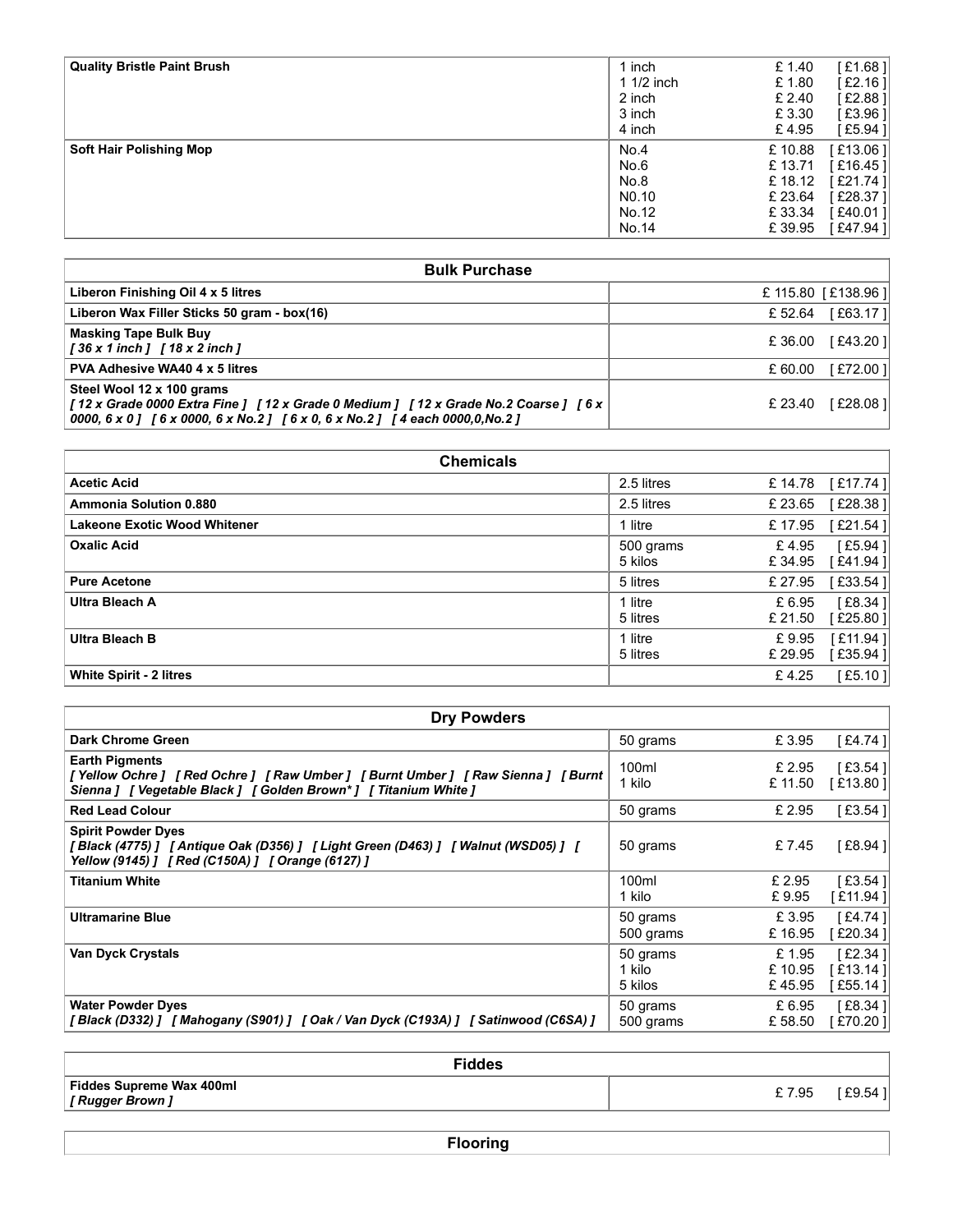| <b>Bona Hard Waxoil</b>                                      | 1 litre    | [£28.74]<br>£ 23.95                   |
|--------------------------------------------------------------|------------|---------------------------------------|
| [Clear Silkmatt] [Clear Matt]                                | 2.5 litres | £49.95<br>[£59.94]                    |
| <b>Flag Aqualac Semi Matt</b>                                | 5 litres   | £34.95<br>[£41.94]                    |
|                                                              |            |                                       |
| <b>French Polish</b><br><b>Blonde Dewaxed Shellac Flakes</b> | 100 grams  | £7.95<br>[£9.54]<br>$0.1105$ $0.2201$ |

| <b>Bona Hard Waxoil</b>                                                     | 1 litre                | £ 23.95           | [£28.74]             |
|-----------------------------------------------------------------------------|------------------------|-------------------|----------------------|
| [ Clear Silkmatt ] [ Clear Matt ]<br>Flag Aqualac Semi Matt                 | 2.5 litres<br>5 litres | £49.95<br>£34.95  | [£59.94]<br>[£41.94] |
|                                                                             |                        |                   |                      |
| <b>French Polish</b>                                                        |                        |                   |                      |
| <b>Blonde Dewaxed Shellac Flakes</b>                                        | 100 grams              | £7.95             | $[£9.54]$            |
|                                                                             | 250 grams              | £14.95            | [£17.94]             |
|                                                                             | 500 grams              | £ 25.95           | [£31.14]<br>[£35.94] |
|                                                                             |                        |                   |                      |
| <b>Mylands Brushing French Polish</b>                                       | 1 litre                | £ 29.95           |                      |
| <b>Mylands Brushing Polish Thinners</b>                                     | 1 litre                | £ 16.50           |                      |
|                                                                             |                        |                   |                      |
| <b>Furniture Repair</b><br><b>Heavy Duty Cabinet Scraper</b>                | 25mm blade             | £3.90             | [£19.80]<br>[£4.68]  |
|                                                                             | 50mm blade             | £4.20             | [£5.04]              |
| <b>Granwax</b>                                                              |                        |                   |                      |
| <b>Granwax Master Finish</b>                                                | 5 litres               |                   | £57.95 [£69.54]      |
| [Silk ] [ Matt ]                                                            |                        |                   |                      |
| <b>Jenkins</b>                                                              |                        |                   |                      |
| <b>Harrells Wax Polish</b><br>[Colourless W011] [Khaki W010] [Antique W009] | 400 grams<br>3 kilos   | £10.35<br>£ 54.50 | [£12.42]<br>[£65.40] |

| <b>Furniture Repair</b>           |                          |                                   |
|-----------------------------------|--------------------------|-----------------------------------|
| <b>Heavy Duty Cabinet Scraper</b> | 25mm blade<br>50mm blade | £3.90<br>£4.681<br>£5.04<br>£4.20 |

| Granwax                                              |          |                   |
|------------------------------------------------------|----------|-------------------|
| <b>Granwax Master Finish</b><br>' Matt 1<br>[ Silk ] | 5 litres | £69.54<br>£ 57.95 |

| <b>Bona Hard Waxoil</b><br>[ Clear Silkmatt ] [ Clear Matt ]                                                                                 | 1 litre<br>2.5 litres    | £ 23.95<br>£49.95 | [£28.74]<br>[£59.94] |
|----------------------------------------------------------------------------------------------------------------------------------------------|--------------------------|-------------------|----------------------|
| <b>Flag Aqualac Semi Matt</b>                                                                                                                | 5 litres                 | £34.95            | [£41.94]             |
|                                                                                                                                              |                          |                   |                      |
| <b>French Polish</b>                                                                                                                         |                          |                   |                      |
| <b>Blonde Dewaxed Shellac Flakes</b>                                                                                                         | 100 grams                | £7.95             | [£9.54]              |
|                                                                                                                                              | 250 grams<br>500 grams   | £14.95<br>£ 25.95 | [£17.94]<br>[£31.14] |
| <b>Mylands Brushing French Polish</b>                                                                                                        | 1 litre                  | £ 29.95           | [£35.94]             |
| <b>Mylands Brushing Polish Thinners</b>                                                                                                      | 1 litre                  | £16.50            | [£19.80]             |
|                                                                                                                                              |                          |                   |                      |
| <b>Furniture Repair</b>                                                                                                                      |                          |                   |                      |
| <b>Heavy Duty Cabinet Scraper</b>                                                                                                            | 25mm blade<br>50mm blade | £3.90<br>£4.20    | [£4.68]<br>[£5.04]   |
| <b>Granwax</b>                                                                                                                               |                          |                   |                      |
| <b>Granwax Master Finish</b><br>[Silk ] [Matt ]                                                                                              | 5 litres                 |                   | £57.95 [£69.54]      |
|                                                                                                                                              |                          |                   |                      |
| <b>Jenkins</b>                                                                                                                               |                          |                   |                      |
| <b>Harrells Wax Polish</b>                                                                                                                   | 400 grams                | £10.35            | [£12.42]             |
| [Colourless W011] [Khaki W010] [Antique W009]<br><b>Jenkins Best Button Polish</b>                                                           | 3 kilos<br>1 litre       | £ 54.50<br>£15.95 | [£65.40]<br>[£19.14] |
|                                                                                                                                              | 5 litres                 | £53.95            | [£64.74]             |
| <b>Jenkins Black Polish</b>                                                                                                                  | 1 litre                  | £19.50            | [£23.40]             |
|                                                                                                                                              | 5 litres                 | £68.95            | [£82.74]             |
| <b>Jenkins Garnet Polish</b>                                                                                                                 | 1 litre<br>5 litres      | £17.50<br>£ 57.95 | [£21.00]<br>[£69.54] |
| Jenkins H.L. Polish                                                                                                                          | 1 litre<br>5 litres      | £ 21.50<br>£68.95 | [£25.80]<br>[£82.74] |
| Jenkins Jecofil Grain Filler<br>[Transparent (Light) ] [ Medium Oak ] [ Dark Oak/Walnut ] [ Antique Brown Mahogany<br>] [Mahogany]           | 500 grams<br>3 kilos     | £9.10<br>£ 28.95  | [£10.92]<br>[£34.74] |
| <b>Jenkins Joint Filler</b>                                                                                                                  | 5 litres                 | £44.95            | [£53.94]             |
| Jenkins Oil Stain<br>[Light Oak] [Medium Oak] [Dark Oak] [Walnut] [Golden Oak] [Brown<br>Mahogany ] [ Red Mahogany ] [ Nut Brown ] [ Black ] | 1 litre                  | £13.50            | $[£16.20]$           |
| <b>Jenkins Red Polish</b>                                                                                                                    | 1 litre                  | £18.50            | [£22.20]             |
| <b>Jenkins SPB Polish</b>                                                                                                                    | 5 litres                 | £75.95            | [£91.14]             |
| Jenkins Special Pale Polish T012                                                                                                             | 1 litre<br>5 litres      | £14.95<br>£53.95  | [£17.94]<br>[£64.74] |
| Jenkins Table Top Polish T100                                                                                                                | 5 litres                 | £51.95            | [£62.34]             |
| Jenkins Transparent Shellac Sealer                                                                                                           | 5 litres                 | £49.95            | [£59.94]             |
| <b>Jenkins White Polish</b>                                                                                                                  | 1 litre                  | £17.95            | [£21.54]             |
|                                                                                                                                              | 5 litres                 | £ 58.95           | [£70.74]             |
| <b>Lacquers &amp; Varnishes</b>                                                                                                              |                          |                   |                      |
| <b>Starchem PA1 Anti Silicone Additive</b>                                                                                                   |                          | £4.95             | $[£5.94]$            |
| <b>Liberon Range</b>                                                                                                                         |                          |                   |                      |
| Liberon 3-Part Touch Up Pen<br>[Pine] [Mahogany] [Oak]                                                                                       |                          | £ 5.70            | $[£6.84]$            |
| <b>Liberon Anti Slip Coating</b>                                                                                                             | 2.5 litres               | £33.50            | [£40.20]             |
| <b>Liberon Apron</b>                                                                                                                         |                          | £7.22             | $[£8.66]$            |
| Liberon Beeswax Liquid Polish<br>[ Clear ]                                                                                                   | 1 litre<br>5 litres      | £16.50<br>£ 57.95 | [£19.80]<br>[£69.54] |
| <b>Liberon Beeswax Paste Polish</b>                                                                                                          | 500ml                    | £9.75             | [£11.70]             |

| <b>Lacquers &amp; Varnishes</b>     |       |    |
|-------------------------------------|-------|----|
| Starchem PA1 Anti Silicone Additive | £4.95 | Q⊿ |

| <b>Jenkins Red Polish</b>                              | 1 litre             | £18.50            | [£22.20]             |
|--------------------------------------------------------|---------------------|-------------------|----------------------|
| <b>Jenkins SPB Polish</b>                              | 5 litres            | £75.95            | [£91.14]             |
| Jenkins Special Pale Polish T012                       | 1 litre<br>5 litres | £14.95<br>£ 53.95 | [£17.94]<br>[£64.74] |
| Jenkins Table Top Polish T100                          | 5 litres            | £51.95            | [£62.34]             |
| Jenkins Transparent Shellac Sealer                     | 5 litres            | £49.95            | [£59.94]             |
| <b>Jenkins White Polish</b>                            | 1 litre<br>5 litres | £17.95<br>£58.95  | [£21.54]<br>[£70.74] |
| <b>Lacquers &amp; Varnishes</b>                        |                     |                   |                      |
| <b>Starchem PA1 Anti Silicone Additive</b>             |                     | £4.95             | $[£5.94]$            |
| <b>Liberon Range</b>                                   |                     |                   |                      |
| Liberon 3-Part Touch Up Pen<br>[Pine] [Mahogany] [Oak] |                     | £ 5.70            | [£6.84]              |
| <b>Liberon Anti Slip Coating</b>                       | 2.5 litres          | £33.50            | [£40.20]             |
| <b>Liberon Apron</b>                                   |                     | £7.22             | [£8.66]              |
| Liberon Beeswax Liquid Polish<br>[ Clear ]             | 1 litre<br>5 litres | £16.50<br>£ 57.95 | [£19.80]<br>[£69.54] |
| Liberon Beeswax Paste Polish<br>[Clear] [Dark]         | 500ml               | £9.75             | [£11.70]             |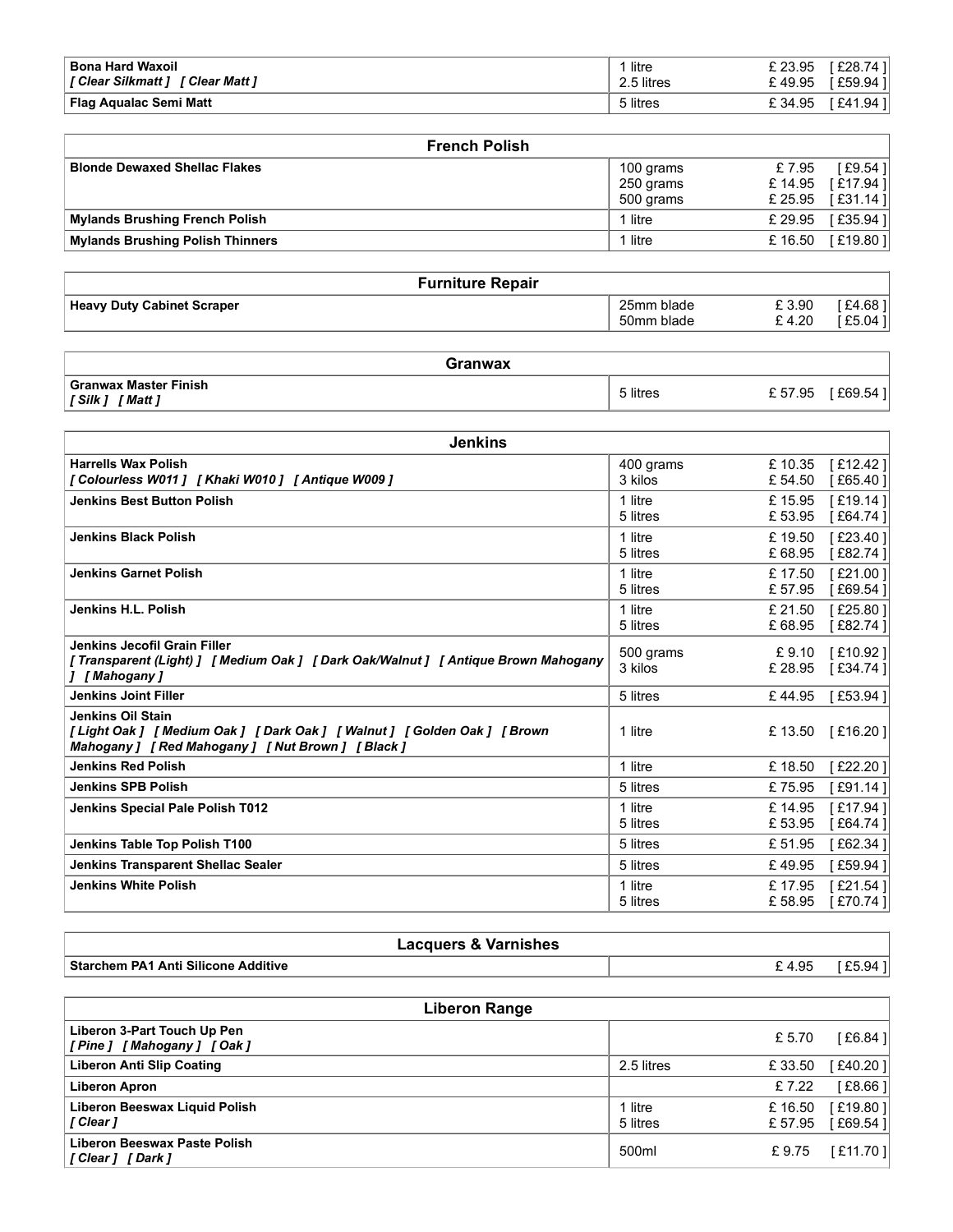| Liberon Black Bison Liquid Wax                                                                                                                                                                      | 500ml               | £7.45             | [£8.94]                |
|-----------------------------------------------------------------------------------------------------------------------------------------------------------------------------------------------------|---------------------|-------------------|------------------------|
| [Clear] [Medium Oak ] [Dark Oak ] [Antique Pine ] [Georgian Mahogany ]                                                                                                                              | 5 litres            | £40.95            | [£49.14]               |
| Liberon Black Bison Paste Wax<br>[Neutral] [Clear] [Medium Oak] [Dark Oak] [Tudor Oak] [Georgian Mahogany<br>] [Victorian Mahogany ] [Walnut ] [Antique Pine ] [Golden Pine ] [Teak ]               | 500ml               | £7.45             | [ $£8.94$ ]            |
| <b>Liberon Black Patinating Wax</b><br><b>Liberon Boiled Linseed Oil</b>                                                                                                                            | 250ml<br>1 litre    | £8.95<br>£9.95    | [£10.74]<br>[£11.94]   |
| <b>Liberon Burnishing Cream</b>                                                                                                                                                                     | 250ml               | £6.95             | $[£8.34]$              |
| <b>Liberon Decking Cleaner</b>                                                                                                                                                                      | 500ml<br>2 litres   | £11.95<br>£10.95  | [£14.34]<br>[£13.14]   |
| <b>Liberon Decking Oil</b>                                                                                                                                                                          | 5 litres            | £ 24.95           | [£29.94]               |
| [Clear] [Medium Oak]<br><b>Liberon Decorative Furniture Wax</b>                                                                                                                                     | 500ml               | £8.95             | [£10.74]               |
| [ Black ]<br><b>Liberon Dry Shellac Flakes</b>                                                                                                                                                      | Button 250 grams    | £9.50             | [£11.40]               |
| <b>Liberon Dutch Metal Leaf</b>                                                                                                                                                                     |                     | £7.91             | [£9.49]                |
| <b>Liberon Finishing Oil</b>                                                                                                                                                                        | 250ml<br>500ml      | £4.15<br>£ 6.55   | $[£4.98]$<br>[£7.86]   |
|                                                                                                                                                                                                     | 1 litre<br>5 litres | £10.45<br>£34.50  | [£12.54]<br>[£41.40]   |
| <b>Liberon Floor Sealer</b>                                                                                                                                                                         | 1 litre             | £10.60            | [£12.72]               |
| <b>Liberon Floor Wax</b>                                                                                                                                                                            | 1 litre             | £12.95            | [£15.54]               |
| <b>Liberon Foam Applicator</b>                                                                                                                                                                      | 25mm<br>50mm        | £1.80<br>£1.95    | [£2.16]<br>[£2.34]     |
| <b>Liberon Fontenay Base Red</b>                                                                                                                                                                    | 75mm<br>30ml        | £2.45<br>£6.95    | [ $£2.94$ ]<br>[£8.34] |
| <b>Liberon Furniture Buffing Brush</b>                                                                                                                                                              |                     | £15.95            | [£19.14]               |
| Liberon Garden Furniture Cleaner<br><b>Liberon Garden Furniture Oil</b>                                                                                                                             | 1 litre             | £ 11.32           | [£13.58]               |
| [Clear] [Teak]                                                                                                                                                                                      | 1 litre             | £9.95             | [£11.94]               |
| <b>Liberon Gilt Cream</b><br>[Chantilly] [Trianon] [Compeigne] [St Germain] [Rambouillet]                                                                                                           | 30 <sub>ml</sub>    | £7.59             | [£9.11]                |
| <b>Liberon Gilt Filler Stick</b><br>[Chantilly] [Trianon] [Compeigne] [Versailles] [Rambouillet] [St Germain]                                                                                       | 25 grams            | £4.49             | [ $£5.39$ ]            |
| Liberon Gilt Varnish - 30ml<br>[Chantilly] [Trianon] [Versailles] [Compeigne] [St Germain]                                                                                                          |                     | £ 6.59            | [£7.91]                |
| <b>Liberon Hard Wax Oil</b><br>[ Matt ]                                                                                                                                                             | 2.5 litres          | £31.95            | [£38.34]               |
| Liberon High Resistance Floor Varnish                                                                                                                                                               | 2.5 litres          | £ 23.95           | [£28.74]               |
| [Satin ] [Matt ]<br><b>Liberon Honing Oil</b>                                                                                                                                                       | 250ml               | £4.95             | $[£5.94]$              |
| <b>Liberon Iron Paste</b>                                                                                                                                                                           | 250ml<br>1 litre    | £7.95<br>£ 27.95  | $[£9.54]$<br>[£33.54]  |
| <b>Liberon Liming Wax</b>                                                                                                                                                                           | 250ml               | £ 6.95            | [£8.34]                |
| <b>Liberon Lubricating Wax</b>                                                                                                                                                                      | 500ml<br>1 litre    | £12.65<br>£12.95  | [£15.18]<br>[£15.54]   |
| Liberon Natural Finish Floor Varnish                                                                                                                                                                | 2.5 litres          | £ 24.50           | [£29.40]               |
| [Matt] [Satin]<br>Liberon Natural Finish Interior Varnish                                                                                                                                           |                     |                   |                        |
| [ Clear Satin ]<br>Liberon Palette Wood Dye - 5 litres                                                                                                                                              | 1 litre             | £12.95            | [£15.54]               |
| [Light Oak ] [Dark Oak ] [Ebony ] [White ]                                                                                                                                                          |                     |                   | £45.95 [£55.14]        |
| Liberon Palette Wood Dye - 500ml<br>[Light Oak ] [ Medium Oak ] [ Dark Oak ] [ Tudor Oak ] [ Antique Pine ] [ Walnut ] [<br>Georgian Mahogany ] [ Victorian Mahogany ] [ Teak ] [ Ebony ] [ White ] |                     | £6.95             | [£8.34]                |
| <b>Liberon Pure Beeswax Block</b>                                                                                                                                                                   | 200 grams<br>1 kilo | £ 5.95<br>£ 21.50 | $[£7.14]$<br>[£25.80]  |
| <b>Liberon Pure Tung Oil</b>                                                                                                                                                                        | 250ml               | £ 5.50            | [£6.60]                |
|                                                                                                                                                                                                     | 500ml<br>1 litre    | £ 8.50<br>£14.95  | [£10.20]<br>[£17.94]   |
|                                                                                                                                                                                                     | 5 litres            | £ 58.95           | $[$ £70.74 $]$         |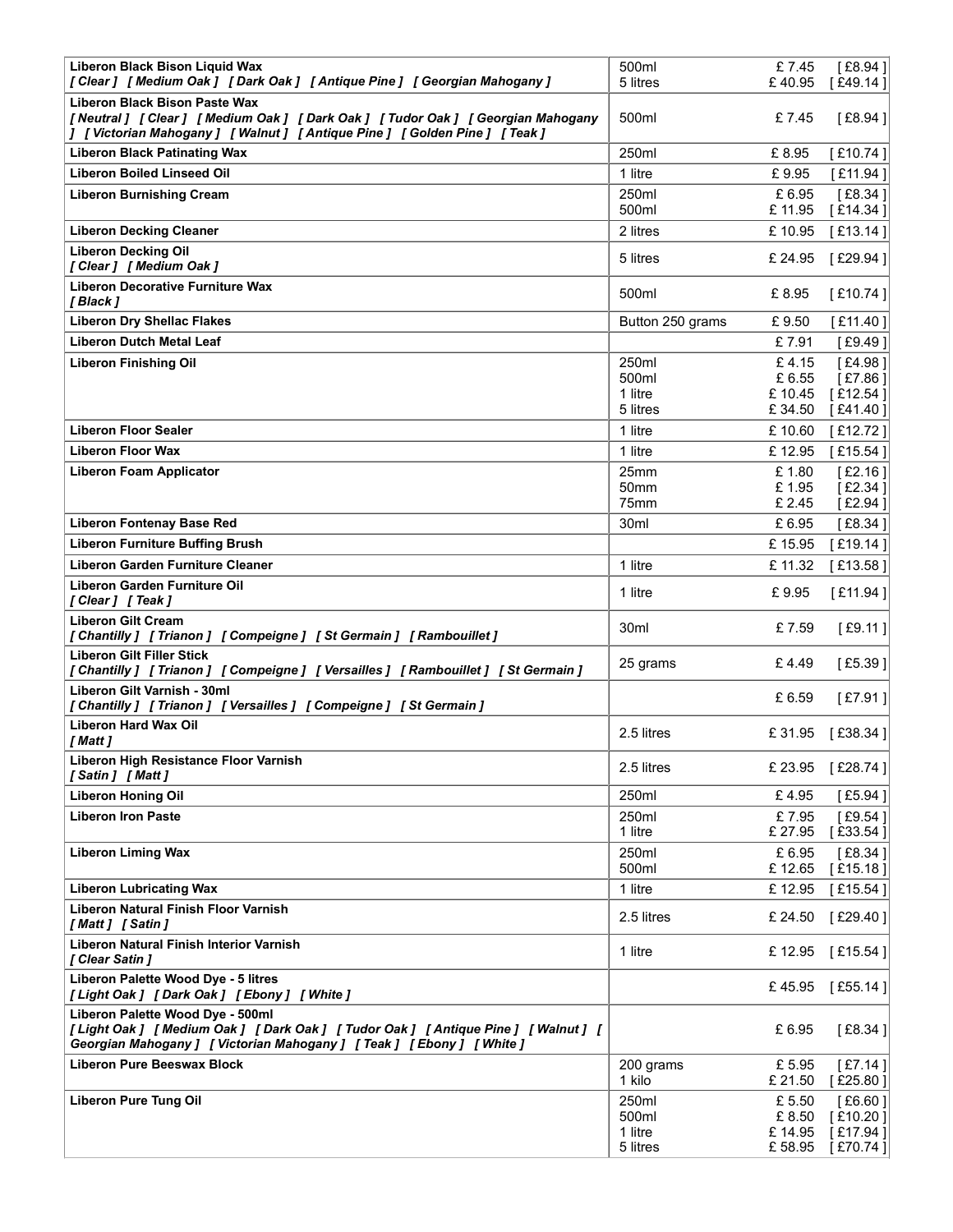| Liberon Retouch Crayons - Tin(10)<br>[ Standard Set ]                                                                                                                                                                                                                                                                                          |                                             | £ 11.95           | [£14.34]             |
|------------------------------------------------------------------------------------------------------------------------------------------------------------------------------------------------------------------------------------------------------------------------------------------------------------------------------------------------|---------------------------------------------|-------------------|----------------------|
| Liberon Retouch Crayons - pk(3)<br>[Mahogany Colours] [Pine Colours] [Oak Colours]                                                                                                                                                                                                                                                             |                                             | £3.95             | [£4.74]              |
| Liberon Shellac Filler Sticks - pk(3)<br>[Light] [Medium] [Dark]                                                                                                                                                                                                                                                                               |                                             | £ 5.65            | [£6.78]              |
| <b>Liberon Spirit Wood Dye</b>                                                                                                                                                                                                                                                                                                                 | 250ml                                       | £4.65             | [£5.58]              |
| [Light Oak ] [ Medium Oak ] [ Dark Oak ] [ Walnut* ] [ Teak* ] [ Georgian Mahogany*<br>] [Ebony*]                                                                                                                                                                                                                                              | 1 litre<br>5 litres                         | £ 12.50<br>£46.95 | [£15.00]<br>[£56.34] |
| <b>Liberon Stone Floor Cleaner</b>                                                                                                                                                                                                                                                                                                             | 1 litre                                     | £9.95             | [£11.94]             |
| Liberon Stone Floor Sealer - Colour Enhancer                                                                                                                                                                                                                                                                                                   | 1 litre                                     | £10.95            | [£13.14]             |
| Liberon Stone Floor Sealer - Natural Finish                                                                                                                                                                                                                                                                                                    | 1 litre                                     | £9.95             | [£11.94]             |
| <b>Liberon Superior Danish Oil</b>                                                                                                                                                                                                                                                                                                             | 250ml                                       | £4.95             | [£5.94]              |
|                                                                                                                                                                                                                                                                                                                                                | 1 litre<br>5 litres                         | £11.45<br>£39.95  | [£13.74]             |
| <b>Liberon Touch Up Pen</b><br>[Light Oak] [Medium Oak] [Dark Oak] [Light Walnut] [Dark Walnut] [Medium<br>Mahogany ] [ Georgian Mahogany ] [ Walnut ] [ Teak ] [ Antique Pine ] [ Ebony ] [<br><b>Victorian Mahogany ]</b>                                                                                                                    |                                             | £4.60             | [£47.94]<br>[£5.52]  |
| <b>Liberon Verdigris Wax</b>                                                                                                                                                                                                                                                                                                                   | 250ml                                       | £8.95             | [£10.74]             |
| Liberon Water Dye Concentrates set(8)                                                                                                                                                                                                                                                                                                          |                                             | £ 23.34           | [£28.01]             |
| <b>Liberon Wax Filler Stick</b><br>[No.0 White ] [No.1 Ivory ] [No.2 Light Oak ] [No.3 Medium Walnut ] [No.5<br>Mahogany ] [ No.6 Teak ] [ No.7 Dark Mahogany ] [ No.8 Medium Oak ] [ No.9 Dark<br>Walnut ] [No.10 Dark Oak ] [No.12 Ebony ] [No.15 Light Pine ] [No.16 Pine ] [<br>No.19 Dark Yew ] [ No.21 Light Walnut ] [ No.23 Rosewood ] |                                             | £ 3.59            | $[£4.31]$            |
| <b>Liberon Wax Polish Remover</b>                                                                                                                                                                                                                                                                                                              | 250ml                                       | £5.35             | [ $£6.42$ ]          |
|                                                                                                                                                                                                                                                                                                                                                | 500ml<br>1 litre                            | £7.50<br>£ 11.95  | [£9.00]<br>[£14.34]  |
|                                                                                                                                                                                                                                                                                                                                                | 5 litres                                    | £39.95            | [£47.94]             |
| <b>Liberon Wood Bleacher</b>                                                                                                                                                                                                                                                                                                                   | 500ml                                       | £7.95             | [£9.54]              |
| <b>Liberon Wood Floor Reviver</b>                                                                                                                                                                                                                                                                                                              | 500ml                                       | £6.59             | [£7.91]              |
| <b>Liberon Wood Stopping</b><br>[Neutral] [Light Oak] [Medium Oak] [Antique Pine] [Dark Oak]                                                                                                                                                                                                                                                   | 125ml                                       | £4.15             | [£4.98]              |
| <b>Metal Treatments</b>                                                                                                                                                                                                                                                                                                                        |                                             |                   |                      |
| <b>Antiquing Fluid</b>                                                                                                                                                                                                                                                                                                                         | Black: 250ml                                | £7.95             | $[£9.54]$            |
|                                                                                                                                                                                                                                                                                                                                                | Black: 1 litre<br>Black: 5 litres           | £19.95<br>£ 69.50 | [£23.94]<br>[£83.40] |
|                                                                                                                                                                                                                                                                                                                                                | Brown: 250ml                                | £7.95             | $[£9.54]$            |
|                                                                                                                                                                                                                                                                                                                                                | Brown: 1 litre                              | £19.95            | [£23.94]             |
|                                                                                                                                                                                                                                                                                                                                                | Brown: 5 litres<br>Nickel Black: 250ml      | £ 69.50<br>£7.95  | [£83.40]<br>[£9.54]  |
|                                                                                                                                                                                                                                                                                                                                                | Nickel Black: 1 litre                       | £19.95            | [£23.94]             |
|                                                                                                                                                                                                                                                                                                                                                | Nickel Black: 5 litres<br>Lead Black: 250ml | £ 69.50<br>£9.95  | [£83.40]<br>[£11.94] |
|                                                                                                                                                                                                                                                                                                                                                | Lead Black: 1 litre                         | £ 24.95           | [£29.94]             |
|                                                                                                                                                                                                                                                                                                                                                | Fedox: 250ml                                | £4.95             | $[£5.94]$            |
|                                                                                                                                                                                                                                                                                                                                                | Fedox: 1 litre                              | £13.95            | [£16.74]             |
|                                                                                                                                                                                                                                                                                                                                                | Fedox: 5 litres                             | £ 52.50           | [£63.00]             |

| <b>Liberon Wax Filler Stick</b><br>[No.0 White ] [No.1 Ivory ] [No.2 Light Oak ] [No.3 Medium Walnut ] [No.5<br>$[£4.31]$<br>Mahogany ] [ No.6 Teak ] [ No.7 Dark Mahogany ] [ No.8 Medium Oak ] [ No.9 Dark<br>£ 3.59<br>Walnut ] [No.10 Dark Oak ] [No.12 Ebony ] [No.15 Light Pine ] [No.16 Pine ] [<br>No.19 Dark Yew ] [ No.21 Light Walnut ] [ No.23 Rosewood ]<br><b>Liberon Wax Polish Remover</b><br>250ml<br>[£6.42]<br>£ 5.35<br>[£9.00]<br>500ml<br>£7.50<br>£ 11.95<br>1 litre<br>[£14.34]<br>5 litres<br>[£47.94]<br>£39.95<br><b>Liberon Wood Bleacher</b><br>500ml<br>£7.95<br>$[£9.54]$<br><b>Liberon Wood Floor Reviver</b><br>500ml<br>£6.59<br>[£7.91]<br><b>Liberon Wood Stopping</b><br>[£4.98]<br>125ml<br>£4.15<br><b>Metal Treatments</b><br><b>Antiquing Fluid</b><br>Black: 250ml<br>£7.95<br>$[£9.54]$<br>[£23.94]<br>Black: 1 litre<br>£19.95<br>Black: 5 litres<br>£ 69.50<br>[£83.40]<br>Brown: 250ml<br>£7.95<br>$[£9.54]$<br>[£23.94]<br>Brown: 1 litre<br>£19.95<br>Brown: 5 litres<br>£ 69.50<br>[£83.40]<br>Nickel Black: 250ml<br>£7.95<br>$[£9.54]$<br>£19.95<br>[£23.94]<br>Nickel Black: 1 litre<br>Nickel Black: 5 litres<br>£ 69.50<br>[£83.40]<br>Lead Black: 250ml<br>£9.95<br>[£11.94]<br>[£29.94]<br>Lead Black: 1 litre<br>£ 24.95<br>Fedox: 250ml<br>£4.95<br>[ $£5.94$ ]<br>Fedox: 1 litre<br>£13.95<br>[£16.74]<br>Fedox: 5 litres<br>[£63.00]<br>£ 52.50<br>[£10.74]<br>1 litre<br>£ 8.95<br><b>Cold Patination Pre-treatment</b><br>[£29.94]<br>5 litres<br>£ 24.95<br><b>Peeks Metal Polish</b><br>£ 2.95<br>$[£3.54]$<br>100ml<br>1 litre<br>£13.95<br>[£16.74]<br><b>Verdigris Fluid</b><br>£7.95<br>[£9.54]<br>250ml<br>1 litre<br>£18.95<br>[£22.74]<br>5 litres<br>£ 66.50<br>[£79.80] |
|--------------------------------------------------------------------------------------------------------------------------------------------------------------------------------------------------------------------------------------------------------------------------------------------------------------------------------------------------------------------------------------------------------------------------------------------------------------------------------------------------------------------------------------------------------------------------------------------------------------------------------------------------------------------------------------------------------------------------------------------------------------------------------------------------------------------------------------------------------------------------------------------------------------------------------------------------------------------------------------------------------------------------------------------------------------------------------------------------------------------------------------------------------------------------------------------------------------------------------------------------------------------------------------------------------------------------------------------------------------------------------------------------------------------------------------------------------------------------------------------------------------------------------------------------------------------------------------------------------------------------------------------------------------------------------------------------------------------------------------------------|
| [Neutral] [Light Oak] [Medium Oak] [Antique Pine] [Dark Oak]                                                                                                                                                                                                                                                                                                                                                                                                                                                                                                                                                                                                                                                                                                                                                                                                                                                                                                                                                                                                                                                                                                                                                                                                                                                                                                                                                                                                                                                                                                                                                                                                                                                                                     |
|                                                                                                                                                                                                                                                                                                                                                                                                                                                                                                                                                                                                                                                                                                                                                                                                                                                                                                                                                                                                                                                                                                                                                                                                                                                                                                                                                                                                                                                                                                                                                                                                                                                                                                                                                  |
|                                                                                                                                                                                                                                                                                                                                                                                                                                                                                                                                                                                                                                                                                                                                                                                                                                                                                                                                                                                                                                                                                                                                                                                                                                                                                                                                                                                                                                                                                                                                                                                                                                                                                                                                                  |
|                                                                                                                                                                                                                                                                                                                                                                                                                                                                                                                                                                                                                                                                                                                                                                                                                                                                                                                                                                                                                                                                                                                                                                                                                                                                                                                                                                                                                                                                                                                                                                                                                                                                                                                                                  |
|                                                                                                                                                                                                                                                                                                                                                                                                                                                                                                                                                                                                                                                                                                                                                                                                                                                                                                                                                                                                                                                                                                                                                                                                                                                                                                                                                                                                                                                                                                                                                                                                                                                                                                                                                  |
|                                                                                                                                                                                                                                                                                                                                                                                                                                                                                                                                                                                                                                                                                                                                                                                                                                                                                                                                                                                                                                                                                                                                                                                                                                                                                                                                                                                                                                                                                                                                                                                                                                                                                                                                                  |
|                                                                                                                                                                                                                                                                                                                                                                                                                                                                                                                                                                                                                                                                                                                                                                                                                                                                                                                                                                                                                                                                                                                                                                                                                                                                                                                                                                                                                                                                                                                                                                                                                                                                                                                                                  |
|                                                                                                                                                                                                                                                                                                                                                                                                                                                                                                                                                                                                                                                                                                                                                                                                                                                                                                                                                                                                                                                                                                                                                                                                                                                                                                                                                                                                                                                                                                                                                                                                                                                                                                                                                  |
|                                                                                                                                                                                                                                                                                                                                                                                                                                                                                                                                                                                                                                                                                                                                                                                                                                                                                                                                                                                                                                                                                                                                                                                                                                                                                                                                                                                                                                                                                                                                                                                                                                                                                                                                                  |
|                                                                                                                                                                                                                                                                                                                                                                                                                                                                                                                                                                                                                                                                                                                                                                                                                                                                                                                                                                                                                                                                                                                                                                                                                                                                                                                                                                                                                                                                                                                                                                                                                                                                                                                                                  |
|                                                                                                                                                                                                                                                                                                                                                                                                                                                                                                                                                                                                                                                                                                                                                                                                                                                                                                                                                                                                                                                                                                                                                                                                                                                                                                                                                                                                                                                                                                                                                                                                                                                                                                                                                  |
|                                                                                                                                                                                                                                                                                                                                                                                                                                                                                                                                                                                                                                                                                                                                                                                                                                                                                                                                                                                                                                                                                                                                                                                                                                                                                                                                                                                                                                                                                                                                                                                                                                                                                                                                                  |
|                                                                                                                                                                                                                                                                                                                                                                                                                                                                                                                                                                                                                                                                                                                                                                                                                                                                                                                                                                                                                                                                                                                                                                                                                                                                                                                                                                                                                                                                                                                                                                                                                                                                                                                                                  |
|                                                                                                                                                                                                                                                                                                                                                                                                                                                                                                                                                                                                                                                                                                                                                                                                                                                                                                                                                                                                                                                                                                                                                                                                                                                                                                                                                                                                                                                                                                                                                                                                                                                                                                                                                  |
|                                                                                                                                                                                                                                                                                                                                                                                                                                                                                                                                                                                                                                                                                                                                                                                                                                                                                                                                                                                                                                                                                                                                                                                                                                                                                                                                                                                                                                                                                                                                                                                                                                                                                                                                                  |
|                                                                                                                                                                                                                                                                                                                                                                                                                                                                                                                                                                                                                                                                                                                                                                                                                                                                                                                                                                                                                                                                                                                                                                                                                                                                                                                                                                                                                                                                                                                                                                                                                                                                                                                                                  |
|                                                                                                                                                                                                                                                                                                                                                                                                                                                                                                                                                                                                                                                                                                                                                                                                                                                                                                                                                                                                                                                                                                                                                                                                                                                                                                                                                                                                                                                                                                                                                                                                                                                                                                                                                  |
|                                                                                                                                                                                                                                                                                                                                                                                                                                                                                                                                                                                                                                                                                                                                                                                                                                                                                                                                                                                                                                                                                                                                                                                                                                                                                                                                                                                                                                                                                                                                                                                                                                                                                                                                                  |
|                                                                                                                                                                                                                                                                                                                                                                                                                                                                                                                                                                                                                                                                                                                                                                                                                                                                                                                                                                                                                                                                                                                                                                                                                                                                                                                                                                                                                                                                                                                                                                                                                                                                                                                                                  |
|                                                                                                                                                                                                                                                                                                                                                                                                                                                                                                                                                                                                                                                                                                                                                                                                                                                                                                                                                                                                                                                                                                                                                                                                                                                                                                                                                                                                                                                                                                                                                                                                                                                                                                                                                  |
|                                                                                                                                                                                                                                                                                                                                                                                                                                                                                                                                                                                                                                                                                                                                                                                                                                                                                                                                                                                                                                                                                                                                                                                                                                                                                                                                                                                                                                                                                                                                                                                                                                                                                                                                                  |
|                                                                                                                                                                                                                                                                                                                                                                                                                                                                                                                                                                                                                                                                                                                                                                                                                                                                                                                                                                                                                                                                                                                                                                                                                                                                                                                                                                                                                                                                                                                                                                                                                                                                                                                                                  |
|                                                                                                                                                                                                                                                                                                                                                                                                                                                                                                                                                                                                                                                                                                                                                                                                                                                                                                                                                                                                                                                                                                                                                                                                                                                                                                                                                                                                                                                                                                                                                                                                                                                                                                                                                  |
|                                                                                                                                                                                                                                                                                                                                                                                                                                                                                                                                                                                                                                                                                                                                                                                                                                                                                                                                                                                                                                                                                                                                                                                                                                                                                                                                                                                                                                                                                                                                                                                                                                                                                                                                                  |
|                                                                                                                                                                                                                                                                                                                                                                                                                                                                                                                                                                                                                                                                                                                                                                                                                                                                                                                                                                                                                                                                                                                                                                                                                                                                                                                                                                                                                                                                                                                                                                                                                                                                                                                                                  |
|                                                                                                                                                                                                                                                                                                                                                                                                                                                                                                                                                                                                                                                                                                                                                                                                                                                                                                                                                                                                                                                                                                                                                                                                                                                                                                                                                                                                                                                                                                                                                                                                                                                                                                                                                  |
|                                                                                                                                                                                                                                                                                                                                                                                                                                                                                                                                                                                                                                                                                                                                                                                                                                                                                                                                                                                                                                                                                                                                                                                                                                                                                                                                                                                                                                                                                                                                                                                                                                                                                                                                                  |
|                                                                                                                                                                                                                                                                                                                                                                                                                                                                                                                                                                                                                                                                                                                                                                                                                                                                                                                                                                                                                                                                                                                                                                                                                                                                                                                                                                                                                                                                                                                                                                                                                                                                                                                                                  |
|                                                                                                                                                                                                                                                                                                                                                                                                                                                                                                                                                                                                                                                                                                                                                                                                                                                                                                                                                                                                                                                                                                                                                                                                                                                                                                                                                                                                                                                                                                                                                                                                                                                                                                                                                  |
| <b>Morrells</b>                                                                                                                                                                                                                                                                                                                                                                                                                                                                                                                                                                                                                                                                                                                                                                                                                                                                                                                                                                                                                                                                                                                                                                                                                                                                                                                                                                                                                                                                                                                                                                                                                                                                                                                                  |
| <b>Morrells 2-Pack Filler</b>                                                                                                                                                                                                                                                                                                                                                                                                                                                                                                                                                                                                                                                                                                                                                                                                                                                                                                                                                                                                                                                                                                                                                                                                                                                                                                                                                                                                                                                                                                                                                                                                                                                                                                                    |
| £15.95 [£19.14]<br>[Light Oak ] [Medium Oak ] [Medium Mahogany ] [Dark Mahogany ] [Black ] [<br>750 grams<br>White ] [ Pine ] [ Medium Walnut ]                                                                                                                                                                                                                                                                                                                                                                                                                                                                                                                                                                                                                                                                                                                                                                                                                                                                                                                                                                                                                                                                                                                                                                                                                                                                                                                                                                                                                                                                                                                                                                                                  |
| <b>Morrells 2-Pack Hardener</b><br>£3.95<br>[£4.74]                                                                                                                                                                                                                                                                                                                                                                                                                                                                                                                                                                                                                                                                                                                                                                                                                                                                                                                                                                                                                                                                                                                                                                                                                                                                                                                                                                                                                                                                                                                                                                                                                                                                                              |

| <b>Morrells</b>                                                                                                                                         |           |         |          |  |  |  |
|---------------------------------------------------------------------------------------------------------------------------------------------------------|-----------|---------|----------|--|--|--|
| <b>Morrells 2-Pack Filler</b><br>[Light Oak] [Medium Oak] [Medium Mahogany] [Dark Mahogany] [Black] [<br>[ Medium Walnut ]<br><b>White 1</b><br>[Pine ] | 750 grams | £ 15.95 | [£19.14] |  |  |  |
| <b>Morrells 2-Pack Hardener</b>                                                                                                                         |           | £ 3.95  | [£4.74]  |  |  |  |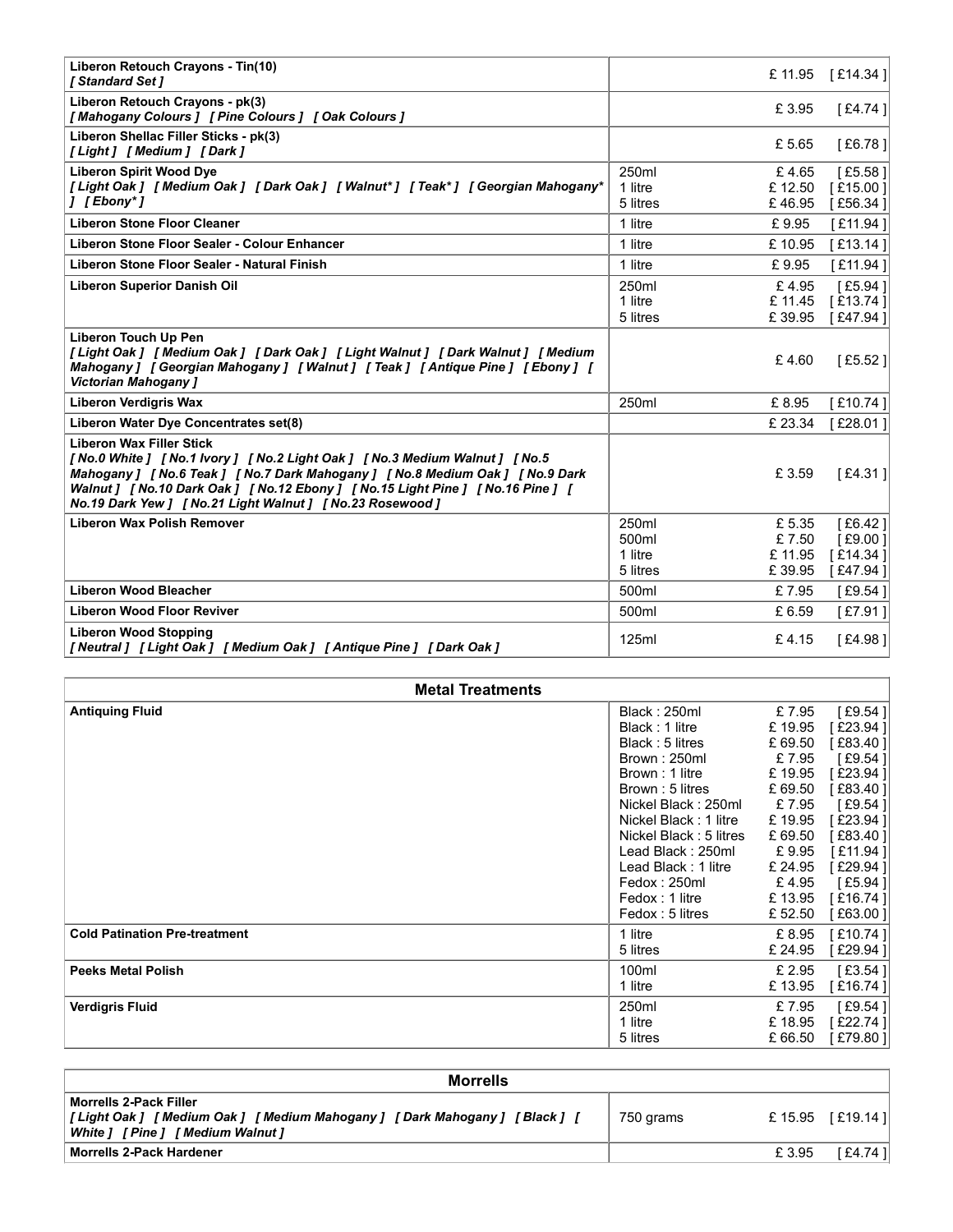| Morrells 2-Pack Polyurethane Lacquer                                                                                                                                                                                                                                                                                                                                                                                                                                                                | <b>Topcoat Gloss</b><br>6901/460 90% 5 litres  | £46.95            | [£56.34]                              |
|-----------------------------------------------------------------------------------------------------------------------------------------------------------------------------------------------------------------------------------------------------------------------------------------------------------------------------------------------------------------------------------------------------------------------------------------------------------------------------------------------------|------------------------------------------------|-------------------|---------------------------------------|
|                                                                                                                                                                                                                                                                                                                                                                                                                                                                                                     | <b>Topcoat Satin</b><br>6302/460 30% 5 litres  | £46.95            | [£56.34]                              |
|                                                                                                                                                                                                                                                                                                                                                                                                                                                                                                     | <b>Topcoat Matt</b>                            | £46.95            | [£56.34]                              |
|                                                                                                                                                                                                                                                                                                                                                                                                                                                                                                     | 6102/460 10% 5 litres<br>Catalyst 6CAT23 2.5   |                   |                                       |
|                                                                                                                                                                                                                                                                                                                                                                                                                                                                                                     | litres                                         | £ 27.95           | [£33.54]                              |
|                                                                                                                                                                                                                                                                                                                                                                                                                                                                                                     | Thinners 6007/100 5<br>litres                  | £34.95            | [£41.94 ]                             |
| Morrells 280 Pre-Cat Lacquer<br>[9004/280 Basecoat ] [9901/280 Gloss (90% sheen) ] [9503/280 Semi Gloss (50%<br>sheen) ] [9303/280 Satin (30% sheen) ] [9103/280 Matt (10% sheen) ]                                                                                                                                                                                                                                                                                                                 | 5 litres                                       | £36.50            | [£43.80]                              |
| Morrells 440 Acid Cat Hi Build Lacquer                                                                                                                                                                                                                                                                                                                                                                                                                                                              | 5 litres                                       | £43.50            | [£52.20]                              |
| [Gloss 5901/440 (90% Sheen) ] [ Semi 5503/440 (50% sheen) ] [ Satin 5303/440 (30%<br>Sheen) ] [ Matt 5203/440 (20% sheen) ] [ Matt 5103/440 (10% Sheen) ]<br><b>Morrells Aerosol Lacquer</b>                                                                                                                                                                                                                                                                                                        | catalyst only                                  | £13.95            | [£16.74]                              |
| [Gloss] [Satin] [Semi Matt] [Matt]                                                                                                                                                                                                                                                                                                                                                                                                                                                                  | 400ml                                          | £8.65             | [£10.38]                              |
| Morrells Clear MDF Sealer 9004/329                                                                                                                                                                                                                                                                                                                                                                                                                                                                  | 5 litres                                       | £34.95            | [£41.94]                              |
| Morrells HCF Thinners (2007/900)                                                                                                                                                                                                                                                                                                                                                                                                                                                                    | 5 litres                                       | £34.95            | [£41.94]                              |
| Morrells High Build White Primer 9005/519                                                                                                                                                                                                                                                                                                                                                                                                                                                           | 5 litres                                       | £43.95            | [£52.74]                              |
| <b>Morrells Light Fast Wood Stain</b><br>[0182/000 Golden Oak ] [0182/100 Light Oak ] [0182/200 Medium Oak ] [0182/300<br>Dark Oak ] [0182/400 Jacobean Oak ] [0188/000 Teak ] [0190/000 Walnut ] [<br>0181/000 Mahogany ] [0181/200 Brown Mahogany ] [0181/300 Dark Rich Mahogany ] [<br>0181/400 Plum Mahogany ] [0181/500 Rosewood ] [0191/000 Yew ] [0198/000 Antique<br>Pine ] [0172/000 Black ] [0175/000 Red ] [0176/000 Blue ] [0173/000 Green ] [<br>0177/000 Orange ] [ 0178/000 Yellow ] | 1 litre<br>5 litres                            | £ 11.95<br>£41.95 | [£14.34]<br>[£50.34]                  |
| <b>Morrells Pre-Catalysed White Lacquer</b><br>[70% Gloss 9705/350 ] [30% Satin 9305/350 ] [10% Matt 9105/350 ]                                                                                                                                                                                                                                                                                                                                                                                     | 5 litres                                       | £45.95            | [£55.14]                              |
| <b>Morrells Stopping</b><br>[Neutral] [Light oak] [Medium oak] [Medium Mahogany] [Dark Mahogany] [<br>Teak ] [ White ] [ Black ] [ Cherry ] [ Medium Walnut ]                                                                                                                                                                                                                                                                                                                                       | 250ml                                          | £4.45             | $[£5.34]$                             |
| <b>Morrells Thinners / Gunwash</b>                                                                                                                                                                                                                                                                                                                                                                                                                                                                  | P/Cat Thinners<br>2007/000                     | £ 31.95           | [£38.34]                              |
|                                                                                                                                                                                                                                                                                                                                                                                                                                                                                                     | Anti Chill P/Cat                               | £41.95            | [£50.34 ]                             |
|                                                                                                                                                                                                                                                                                                                                                                                                                                                                                                     | <b>Thinners 2007/200</b><br><b>Gun Cleaner</b> |                   |                                       |
|                                                                                                                                                                                                                                                                                                                                                                                                                                                                                                     | 2007/100                                       | £ 35.50           | [£42.60]                              |
|                                                                                                                                                                                                                                                                                                                                                                                                                                                                                                     | <b>Economy Thinners</b><br>XXX/150b            | £15.95            | [£19.14]                              |
|                                                                                                                                                                                                                                                                                                                                                                                                                                                                                                     | <b>Retarder Thinners</b>                       | £41.95            | [£50.34]                              |
|                                                                                                                                                                                                                                                                                                                                                                                                                                                                                                     | 2007/201<br>Degreaser X025B                    | £ 38.95           | [£46.74]                              |
| Morrells White Shellac Sealer 3055/002                                                                                                                                                                                                                                                                                                                                                                                                                                                              | 1 litre                                        | £16.95            | [£20.34]                              |
|                                                                                                                                                                                                                                                                                                                                                                                                                                                                                                     | 5 litres                                       | £ 69.95           | [£83.94]                              |
| Morrells White Waterbourne Primer 8005/641                                                                                                                                                                                                                                                                                                                                                                                                                                                          | 5 litres                                       | £45.50            | [£54.60]                              |
|                                                                                                                                                                                                                                                                                                                                                                                                                                                                                                     |                                                |                   |                                       |
|                                                                                                                                                                                                                                                                                                                                                                                                                                                                                                     | Sanding Basecoat                               | £45.95            | [£55.14]                              |
| <b>Mylands</b>                                                                                                                                                                                                                                                                                                                                                                                                                                                                                      |                                                | £45.95            | [£55.14]                              |
| Mylands 2000 Pre-Cat Lacquer                                                                                                                                                                                                                                                                                                                                                                                                                                                                        | Pre-Cat Gloss 90%<br>Pre-Cat Off-Gloss         | £45.95            | [£55.14]                              |
|                                                                                                                                                                                                                                                                                                                                                                                                                                                                                                     | 70%<br>Pre-Cat Semi Gloss                      |                   |                                       |
|                                                                                                                                                                                                                                                                                                                                                                                                                                                                                                     | 50%                                            | £45.95            | [£55.14]                              |
|                                                                                                                                                                                                                                                                                                                                                                                                                                                                                                     | Pre-Cat Eggshell 30%<br>Pre-Cat Matt 10%       | £45.95<br>£45.95  | [£55.14]<br>[£55.14]                  |
| <b>Mylands Light Fast Wood Stain</b><br>[Brown Mahogany] [Red Mahogany] [Brown Oak] [Light Oak] [Mid Oak] [Dark                                                                                                                                                                                                                                                                                                                                                                                     | <b>Dual Thinners</b><br>1 litre<br>5 litres    | £ 23.95           | [£28.74]<br>£13.95 [£16.74]           |
| Oak ] [ Repro Yew ]<br><b>Pure Gum Turpentine</b>                                                                                                                                                                                                                                                                                                                                                                                                                                                   | 1 litre                                        | £13.95<br>0.000   | £56.95 [£68.34]<br>[£16.74]<br>501121 |

|                                                                                                | 2007/000                              | £31.95            | [£38.34]             |
|------------------------------------------------------------------------------------------------|---------------------------------------|-------------------|----------------------|
|                                                                                                | Anti Chill P/Cat<br>Thinners 2007/200 | £41.95            | [£50.34]             |
|                                                                                                | <b>Gun Cleaner</b><br>2007/100        | £ 35.50           | [£42.60]             |
|                                                                                                | <b>Economy Thinners</b><br>XXX/150b   | £15.95            | [£19.14]             |
|                                                                                                | <b>Retarder Thinners</b><br>2007/201  | £41.95            | [£50.34]             |
|                                                                                                | Degreaser X025B                       | £38.95            | [£46.74]             |
| Morrells White Shellac Sealer 3055/002                                                         | 1 litre<br>5 litres                   | £16.95<br>£ 69.95 | [£20.34]<br>[£83.94] |
| Morrells White Waterbourne Primer 8005/641                                                     | 5 litres                              | £45.50            | [£54.60]             |
|                                                                                                |                                       |                   |                      |
| <b>Mylands</b>                                                                                 |                                       |                   |                      |
| Mylands 2000 Pre-Cat Lacquer                                                                   | Sanding Basecoat                      | £45.95            | [£55.14]             |
|                                                                                                | Pre-Cat Gloss 90%                     | £45.95            | [£55.14]             |
|                                                                                                | Pre-Cat Off-Gloss<br>70%              | £45.95            | [£55.14]             |
|                                                                                                | Pre-Cat Semi Gloss<br>50%             | £45.95            | [£55.14]             |
|                                                                                                | Pre-Cat Eggshell 30%                  | £45.95            | [£55.14]             |
|                                                                                                | Pre-Cat Matt 10%                      | £45.95            | [£55.14]             |
|                                                                                                | <b>Dual Thinners</b>                  | £23.95            | [£28.74]             |
| <b>Mylands Light Fast Wood Stain</b>                                                           | 1 litre                               | £13.95            | [£16.74]             |
| [Brown Mahogany] [Red Mahogany] [Brown Oak] [Light Oak] [Mid Oak] [Dark<br>Oak ] [ Repro Yew ] | 5 litres                              | £56.95            | [£68.34]             |
| <b>Pure Gum Turpentine</b>                                                                     | 1 litre                               | £13.95            | [£16.74]             |
|                                                                                                | 5 litres                              | £36.95            | [£44.34]             |
|                                                                                                |                                       |                   |                      |
| <b>Oil Finishes</b>                                                                            |                                       |                   |                      |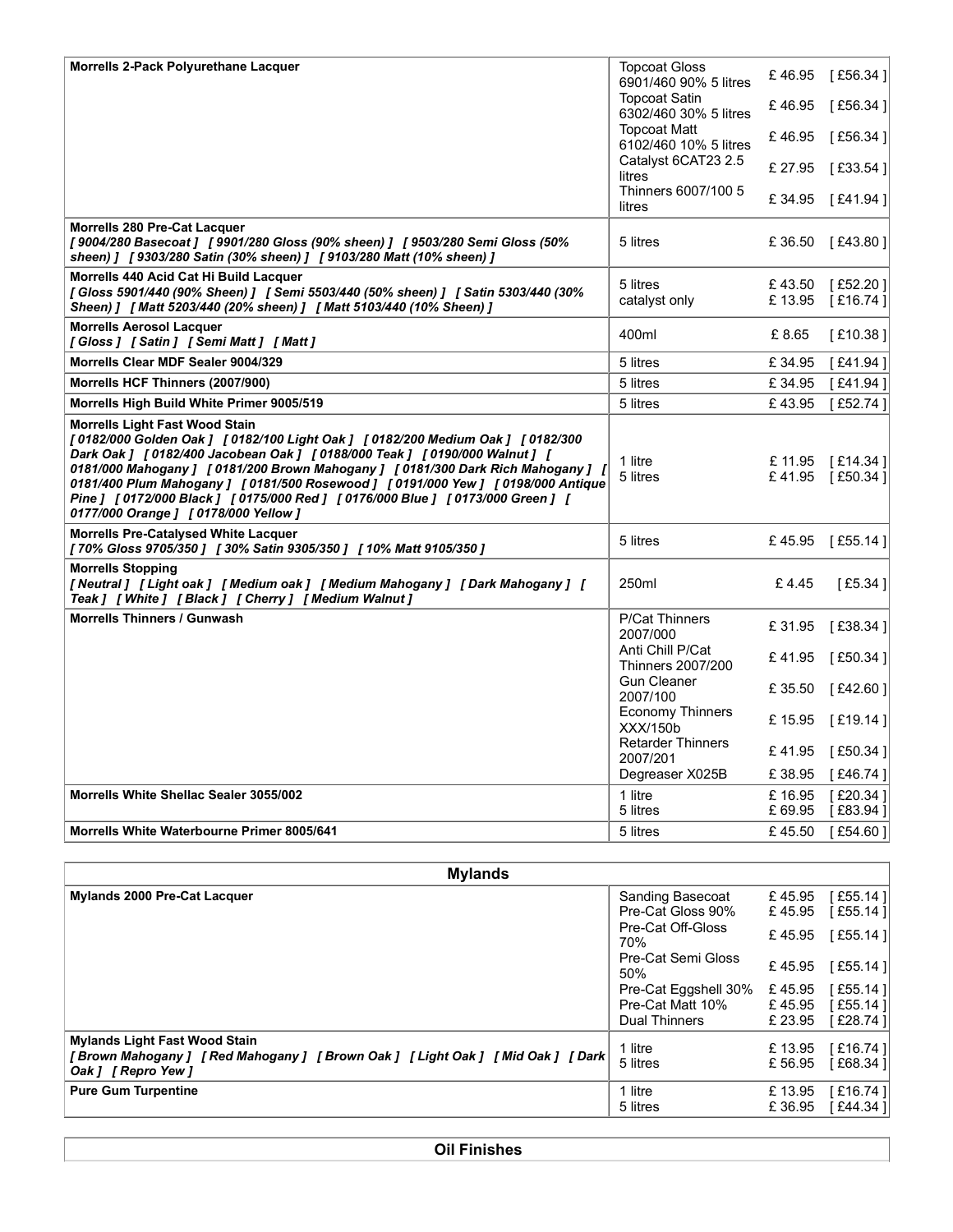| Jenkins White Oil                       | 250ml<br>1 litre           | £3.95<br>£ 11.50 | [£4.74]<br>$[£13.80]$ |
|-----------------------------------------|----------------------------|------------------|-----------------------|
| <b>Mylands Danish Oil</b>               | 5 litres                   | £44.95           | [£53.94]              |
| <b>Raw Linseed Oil</b>                  | 1 litre                    | £7.95            | [£9.54]               |
|                                         | 5 litres                   | £ 25.95          | [£31.14]              |
| <b>Rustins Jade Oil</b>                 | 500ml                      | £10.95           | [£13.14]              |
| <b>Rustins Teak Oil</b>                 | 1 litre                    | £9.60            | [£11.52]              |
|                                         | 5 litres                   | £34.95           | [£41.94]              |
|                                         |                            |                  |                       |
| <b>Paint Stripper</b>                   |                            |                  |                       |
| <b>Paramose Stripper</b>                | Water Washable             | £32.95           | [£39.54]              |
|                                         | (thick)<br>Original (Thin) | £34.95           | [£41.94]              |
|                                         |                            |                  |                       |
| <b>Raw Materials</b>                    |                            |                  |                       |
| <b>Rottenstone Powder</b>               | 250 grams                  | $\pounds$ 5.95   | $\boxed{[£7.14]}$     |
|                                         |                            |                  |                       |
| <b>Rustins</b>                          |                            |                  |                       |
| <b>Rustins Cellulose Thinners 300ml</b> |                            | £3.75            | [£4.50]               |
| <b>Rustins Decking Oil - 5 litres</b>   | Natural Cedar              | £ 25.95          | [£31.14]              |
| <b>Rustins Exterior Wood Oil</b>        | 1 litre                    | £14.95           | [£17.94]              |
| <b>Rustins Metal Lacquer</b>            | 125ml                      | £3.25            | [£3.90]               |
| <b>Rustins Ring Remover</b>             | 125ml                      | £3.45            | [ $£4.14$ ]           |
|                                         |                            |                  |                       |

| <b>Paint Stripper</b>    |                           |        |            |
|--------------------------|---------------------------|--------|------------|
| <b>Paramose Stripper</b> | Water Washable<br>(thick) | £32.95 | [£39.54 ]  |
|                          | (Thin)<br>Original        | £34.95 | [ £41.94 ] |

| रaw Materials<br>.                |              |       |   |
|-----------------------------------|--------------|-------|---|
| <b>Rotte</b><br>Powder<br>enstone | つらい<br>ɑrams | £5.95 | 7 |

| <b>Jenkins White Oil</b>                                         | 250ml                      | £3.95           | [£4.74]              |
|------------------------------------------------------------------|----------------------------|-----------------|----------------------|
|                                                                  | 1 litre                    | £ 11.50         | [£13.80]             |
| <b>Mylands Danish Oil</b>                                        | 5 litres                   | £44.95          | [£53.94]             |
| Raw Linseed Oil                                                  | 1 litre                    | £7.95           | [£9.54]              |
|                                                                  | 5 litres                   | £ 25.95         | [£31.14]             |
| <b>Rustins Jade Oil</b>                                          | 500ml                      | £10.95          | [£13.14]             |
| <b>Rustins Teak Oil</b>                                          | 1 litre<br>5 litres        | £9.60<br>£34.95 | [£11.52]<br>[£41.94] |
|                                                                  |                            |                 |                      |
| <b>Paint Stripper</b>                                            |                            |                 |                      |
| <b>Paramose Stripper</b>                                         | Water Washable             | £ 32.95         | [£39.54]             |
|                                                                  | (thick)<br>Original (Thin) | £34.95          | [£41.94]             |
|                                                                  |                            |                 |                      |
| <b>Raw Materials</b>                                             |                            |                 |                      |
| <b>Rottenstone Powder</b>                                        | 250 grams                  | £5.95           | [£7.14]              |
|                                                                  |                            |                 |                      |
| <b>Rustins</b>                                                   |                            |                 |                      |
| <b>Rustins Cellulose Thinners 300ml</b>                          |                            | £3.75           | [£4.50]              |
| <b>Rustins Decking Oil - 5 litres</b>                            | <b>Natural Cedar</b>       | £ 25.95         | [£31.14]             |
| <b>Rustins Exterior Wood Oil</b>                                 | 1 litre                    | £14.95          | [£17.94]             |
| <b>Rustins Metal Lacquer</b>                                     | 125ml                      | £3.25           | [ $£3.90$ ]          |
| <b>Rustins Ring Remover</b>                                      | 125ml                      | £3.45           | [£4.14]              |
| <b>Rustins Textured Decking Oil</b>                              | 2.5 litres                 | £19.95          | [£23.94]             |
| <b>Rustins Yacht Varnish</b><br>[Gloss]                          | 1 litre                    | £ 10.95         | [£13.14]             |
|                                                                  |                            |                 |                      |
| <b>Safety</b>                                                    |                            |                 |                      |
| 3M 8812 Dust Mask - pk(10)                                       |                            | £14.95          | [£17.94]             |
| <b>Bodyguards Latex Gloves (100)</b><br>[small] [medium] [large] |                            | £9.50           | [£11.40]             |
| Vinyl Gloves (100)<br>[small] [medium] [large] [XL]              |                            | £9.50           | [£11.40]             |
|                                                                  |                            |                 |                      |
| <b>Solvents &amp; Thinners</b>                                   |                            |                 |                      |
| <b>Jenkins Clear Methylated Spirit (CDA)</b>                     | 5 litres                   | £18.95          | [£22.74]             |
| <b>Morrells Methylated Spirit</b>                                | 5 litres                   | £15.95          | [£19.14]             |
|                                                                  | 1 litre                    | £4.95           | [ $£5.94$ ]          |
| <b>Steel Wool</b>                                                |                            |                 |                      |
| <b>Steel Wool Coarse Grades</b>                                  | Grade No.2: 6 kilo         | £48.95          | [£58.74]             |
|                                                                  | Grade No.2: 1 kilo         | £ 8.95          | [£10.74]             |
|                                                                  | Grade No.2: 100            |                 |                      |

| <b>Safety</b>                                                    |  |                     |  |  |  |  |
|------------------------------------------------------------------|--|---------------------|--|--|--|--|
| 3M 8812 Dust Mask - pk(10)                                       |  | £ 14.95 [£17.94]    |  |  |  |  |
| <b>Bodyguards Latex Gloves (100)</b><br>[small] [medium] [large] |  | £ 9.50 $[$ £11.40 ] |  |  |  |  |
| Vinyl Gloves (100)<br>[small] [medium] [large] [XL]              |  | £ 9.50 $[$ £11.40 ] |  |  |  |  |

| <b>Solvents &amp; Thinners</b>        |          |                                 |  |  |  |  |
|---------------------------------------|----------|---------------------------------|--|--|--|--|
| Jenkins Clear Methylated Spirit (CDA) | 5 litres | [ £22.74 ] <br>£18.95           |  |  |  |  |
| <b>Morrells Methylated Spirit</b>     | 5 litres | [£19.14]<br>£15.95              |  |  |  |  |
|                                       | litre    | $E5.94$ $\overline{1}$<br>£4.95 |  |  |  |  |

| <b>Rustins Exterior Wood Oil</b>                                 | 1 litre                                                                                                                                                              | £14.95                                                                       | [£17.94]                                                                                       |
|------------------------------------------------------------------|----------------------------------------------------------------------------------------------------------------------------------------------------------------------|------------------------------------------------------------------------------|------------------------------------------------------------------------------------------------|
| <b>Rustins Metal Lacquer</b>                                     | 125ml                                                                                                                                                                | £3.25                                                                        | [£3.90                                                                                         |
| <b>Rustins Ring Remover</b>                                      | 125ml                                                                                                                                                                | £3.45                                                                        | [£4.14]                                                                                        |
| <b>Rustins Textured Decking Oil</b>                              | 2.5 litres                                                                                                                                                           | £19.95                                                                       | [£23.94]                                                                                       |
| <b>Rustins Yacht Varnish</b><br>[ Gloss ]                        | 1 litre                                                                                                                                                              |                                                                              | £ 10.95 [£13.14]                                                                               |
| <b>Safety</b>                                                    |                                                                                                                                                                      |                                                                              |                                                                                                |
| 3M 8812 Dust Mask - pk(10)                                       |                                                                                                                                                                      | £14.95                                                                       | [£17.94]                                                                                       |
| <b>Bodyguards Latex Gloves (100)</b><br>[small] [medium] [large] |                                                                                                                                                                      | £9.50                                                                        | [£11.40]                                                                                       |
| Vinyl Gloves (100)<br>[small] [medium] [large] [XL]              |                                                                                                                                                                      | £9.50                                                                        | [£11.40]                                                                                       |
| <b>Solvents &amp; Thinners</b>                                   |                                                                                                                                                                      |                                                                              |                                                                                                |
| Jenkins Clear Methylated Spirit (CDA)                            | 5 litres                                                                                                                                                             | £18.95                                                                       | [£22.74]                                                                                       |
| <b>Morrells Methylated Spirit</b>                                | 5 litres                                                                                                                                                             | £15.95                                                                       | [£19.14]                                                                                       |
|                                                                  | 1 litre                                                                                                                                                              | £4.95                                                                        | [£5.94]                                                                                        |
| <b>Steel Wool</b>                                                |                                                                                                                                                                      |                                                                              |                                                                                                |
| <b>Steel Wool Coarse Grades</b>                                  | Grade No.2: 6 kilo<br>Grade No.2: 1 kilo                                                                                                                             | £48.95<br>£ 8.95                                                             | [£58.74]<br>[£10.74]                                                                           |
|                                                                  | Grade No.2: 100<br>gram                                                                                                                                              | £ 2.75                                                                       | [ $£3.30$ ]                                                                                    |
|                                                                  | Grade No.3: 1 kilo<br>Grade No.4: 6 kilos<br>Grade No.4: 1 kilo                                                                                                      | £ 8.95<br>£48.95<br>£ 8.95                                                   | [£10.74]<br>[£58.74]<br>[£10.74]                                                               |
| Steel Wool Extra Fine 0000                                       | 100 grams<br>250 grams<br>1 kilo<br>6 kilos                                                                                                                          | £ 2.75<br>£3.95<br>£10.95<br>£ 59.95                                         | $[£3.30]$<br>$[£4.74]$<br>[£13.14]<br>[£71.94]                                                 |
| <b>Steel Wool Medium Grades</b>                                  | Grade 00: 6 kilos<br>Grade 00 : 1 kilo<br>Grade 00: 250 gram<br>Grade 0:6 kilos<br>Grade 0: 1 kilo<br>Grade 0: 100 gram<br>Grade No.1: 6 kilos<br>Grade No.1: 1 kilo | £ 55.95<br>£9.95<br>£ 3.95<br>£ 55.95<br>£9.95<br>£ 2.75<br>£ 55.95<br>£9.95 | [£67.14]<br>[£11.94]<br>$[£4.74]$<br>[£67.14]<br>[£11.94]<br>$[£3.30]$<br>[£67.14]<br>[£11.94] |